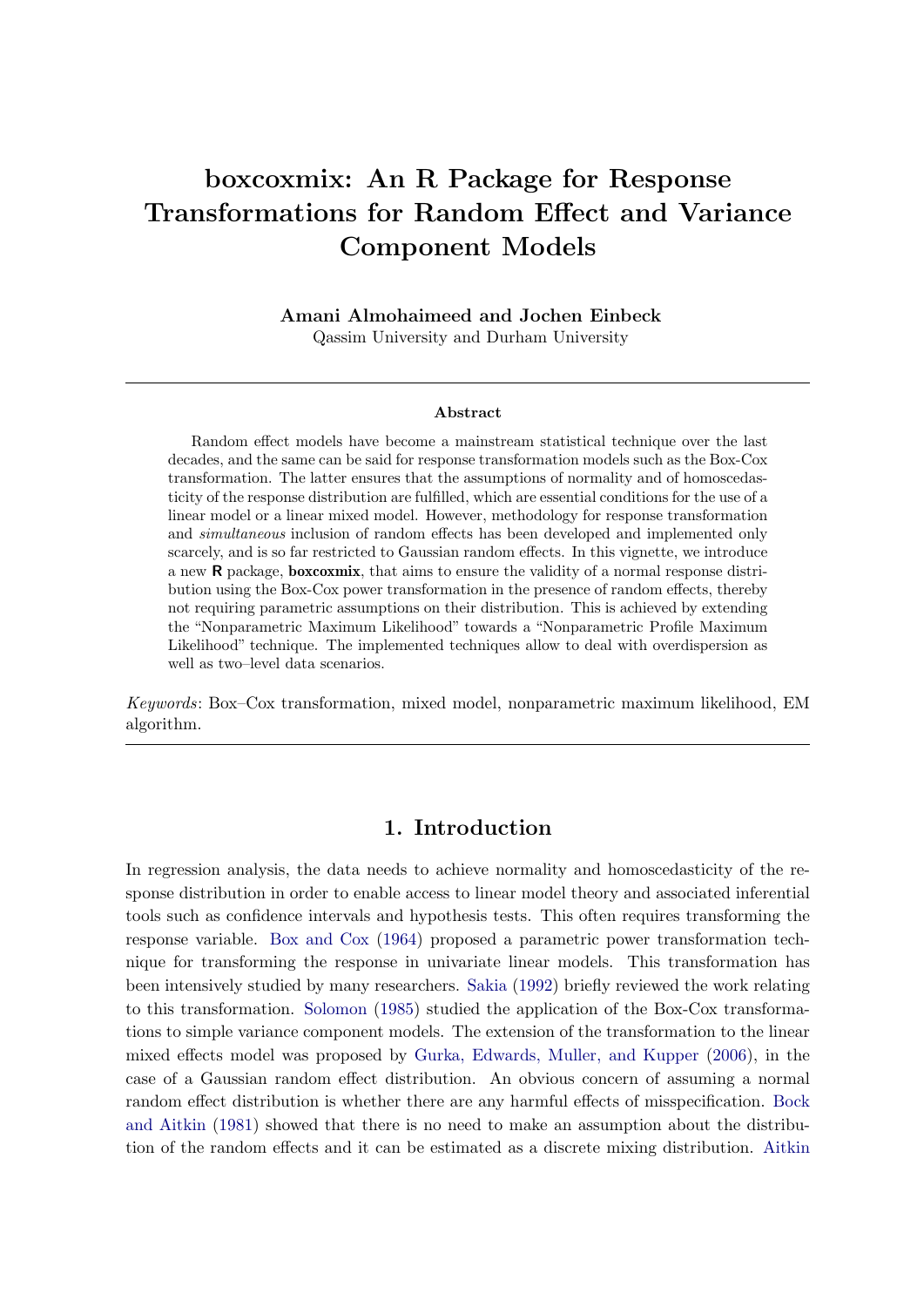[\(1996\)](#page-17-2), [Heckman and Singer](#page-18-3) [\(1984\)](#page-18-3) and [Davies](#page-17-3) [\(1987\)](#page-17-3) showed that the parameter estimation is sensitive to the choice of the mixing distribution specification. The problem of estimating the mixing distribution using a specific parametric form (e.g. normal) can be overcome by the use of non-parametric maximum likelihood (NPML) estimation; the NPML estimate of the mixing distribution is known to be a discrete distribution involving a finite number of mass-points and corresponding masses [\(Laird](#page-18-4) [1978;](#page-18-4) [Lindsay](#page-18-5) et al. [1983\)](#page-18-5). An Expectation-Maximization (EM) algorithm is used for fitting the finite mixture distribution, each iteration of this algorithm is based on two steps: the expectation step (E-step) and the maximization step (M-step); see [Aitkin](#page-17-4) [\(1999\)](#page-17-4); [Aitkin, Francis, Hinde, and Darnell](#page-17-5) [\(2009\)](#page-17-5) and [Einbeck,](#page-17-6) [Hinde, and Darnell](#page-17-6) [\(2007\)](#page-17-6) for details. The maximum likelihood (ML) estimate via the EM algorithm is a preferable approach due to its generality and simplicity; when the underlying complete data come from an exponential family whose ML estimates are easily computed, then each maximization step of an EM algorithm is likewise easily computed [\(Dempster,](#page-17-7) [Laird, and Rubin](#page-17-7) [1977\)](#page-17-7). For both overdispersed and variance component models, the EM algorithm for NPML estimation of the mixing distribution was regarded as "very stable and converged in every case" [\(Aitkin](#page-17-4) [1999\)](#page-17-4).

A particular appealing aspect of the NPML approach is that the posterior probability that a certain unit belongs to a certain cluster corresponds to the weights in the final iteration of the EM algorithm [\(Sofroniou, Einbeck, and Hinde](#page-18-6) [2006\)](#page-18-6). Another benefit of this approach is that increasing the number of mass points requires little computational effort and that the mass–points are not restricted to lie on a grid [\(Aitkin](#page-17-2) [1996\)](#page-17-2). Aitkin concluded that "the simplicity and generality of the non–parametric model and the EM algorithm for full NPML estimation in overdispersed exponential family models make them a powerful modelling tool". The ability of the EM algorithm to locate the global maximum in fewer iterations can be affected by the choice of initial values; several methods for choosing initial values for the EM algorithm in the case of finite mixtures are discussed by [Karlis and Xekalaki](#page-18-7) [\(2003\)](#page-18-7). A grid search for setting the initial values was suggested by [Laird](#page-18-4) [\(1978\)](#page-18-4). [Hou, Mahnken,](#page-18-8) [Gajewski, and Dunton](#page-18-8) [\(2011\)](#page-18-8) found limited difference from subsequent test of structural effects if the factors with structural effects were omitted during the estimating process for the Box-Cox power transformation parameter. They noted that the Box-Cox transformation works better only if the cluster sizes are very large; and it is necessary to run a grid search of the transformation in order to determine the parameter estimate that maximizes the residual (or profile) likelihood during the optimization process both under the linear and the mixed model settings. [Nawata](#page-18-9) [\(1994\)](#page-18-9) proposes a scanning Maximum likelihood method. Basically one conducts the entire methodology on a grid of fixed values of the transformation parameter  $\lambda$  and then optimizes over this grid. [Nawata](#page-18-10) *et al.* [\(2013\)](#page-18-10) used this method to calculate the maximum likelihood estimator of the Box-Cox transformation model. [Gurka](#page-18-2) et al. [\(2006\)](#page-18-2) noted that it is necessary to discuss how the estimation of  $\lambda$  affects inference about the other model parameters when one extends the Box-Cox transformation to the linear mixed model.

This vignette introduces (an implementation of) a transformation approach by extending the Box-Cox transformation to overdispersion and two–level variance component models. It aims to ensure the validity of a normal response distribution using the Box–Cox power transfor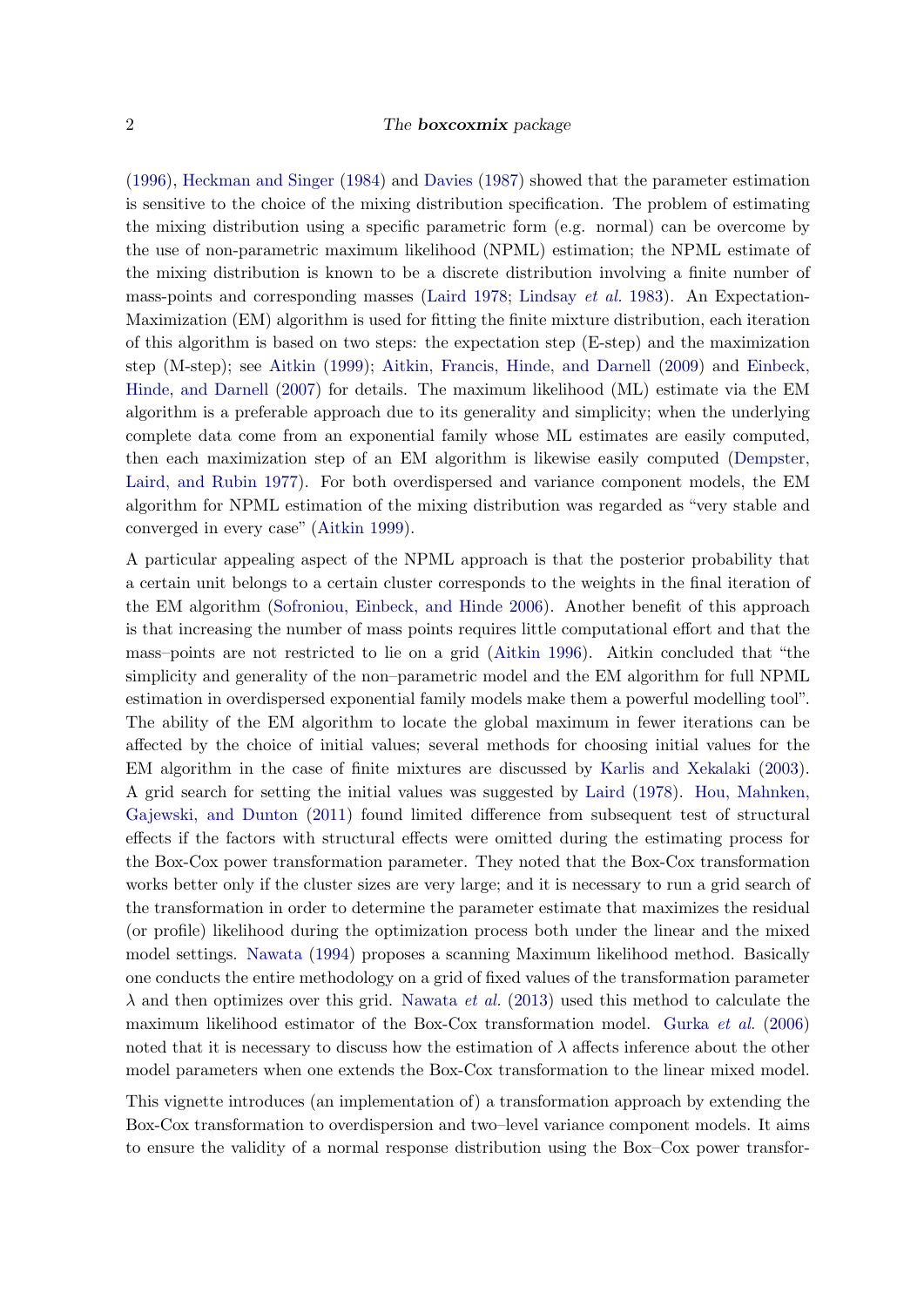mation in the presence of random effects, thereby not requiring parametric assumptions on their distribution. This is achieved by extending the "Nonparametric Maximum Likelihood" towards a "Nonparametric Profile Maximum Likelihood (NPPML)" technique. To the best of our knowledge, the approach turns out to be the only one of its kind that has implemented the Box-Cox power transformation of the linear mixed effects model with an unspecified random effect distribution.

For an existing implementation of the Box-Cox transformation for the univariate linear model in R, we mention the boxcox() function in the MASS package [\(Venables and Ripley](#page-19-0) [2002\)](#page-19-0). Essentially, boxcox() calculates and plots the profile log-likelihood for the univariate linear model against a set of  $\lambda$  values, in order to locate the transformation parameter under which the log-likelihood is maximized (yielding, after transformation, data that follow a normal distribution more closely than the untransformed data). In turn, the NPML methodology is implemented in the **npmlreg** package [\(Aitkin](#page-17-5)  $et \ al.$  [2009;](#page-17-5) [Einbeck, Darnell, and Hinde](#page-17-8)  $2014$ ), which provides functions alldist() and allvc() for simple overdispersion models and variance component models, respectively. In this article, we introduce the **boxcoxmix** package which can be considered as a comnination of the Box–Cox and NPML concepts and which implements transformation models for random effect and variance component models using the NPPML technique. The package is available from the Comprehensive  $\bf{R}$  Archive Network (CRAN) at <https://cran.r-project.org/package=boxcoxmix>.

The remainder of the article is organized as follows. Section [2](#page-2-0) begins by providing a general introduction to the Box-Cox transformation for the linear model, as well as the theory and methodology underlying random effect models with unspecified random effect distribution. It proceeds with using the "Nonparametric Profile Maximum Likelihood" technique to combine these two methods. It also explains the basic usages of boxcoxmix's main functions with a real data example. In Section [3,](#page-11-0) the Box–Cox transformation is extended to the two-level variance component model, along with some examples. The article concludes with a discussion in Section [4.](#page-16-0)

# <span id="page-2-0"></span>2. Box-Cox transformation in random effect models

#### 2.1. Box-Cox transformation

The Box–Cox transformation [\(Box and Cox](#page-17-0) [1964\)](#page-17-0) has been widely used in applied data analysis. The objective of the transformation is to select an appropriate parameter  $\lambda$  which is then used to transform data such that they follow a normal distribution more closely than the untransformed data. The transformation of the responses  $y_i$ ,  $i = 1, \ldots, n$ , takes the form:

$$
y_i^{(\lambda)} = \begin{cases} \frac{y_i^{\lambda} - 1}{\lambda} & (\lambda \neq 0), \\ \log y_i & (\lambda = 0), \end{cases}
$$
 (1)

where the restriction  $y_i > 0$  applies. The response variable transformed by the Box–Cox transformation is assumed to be linearly related to its covariates and the errors normally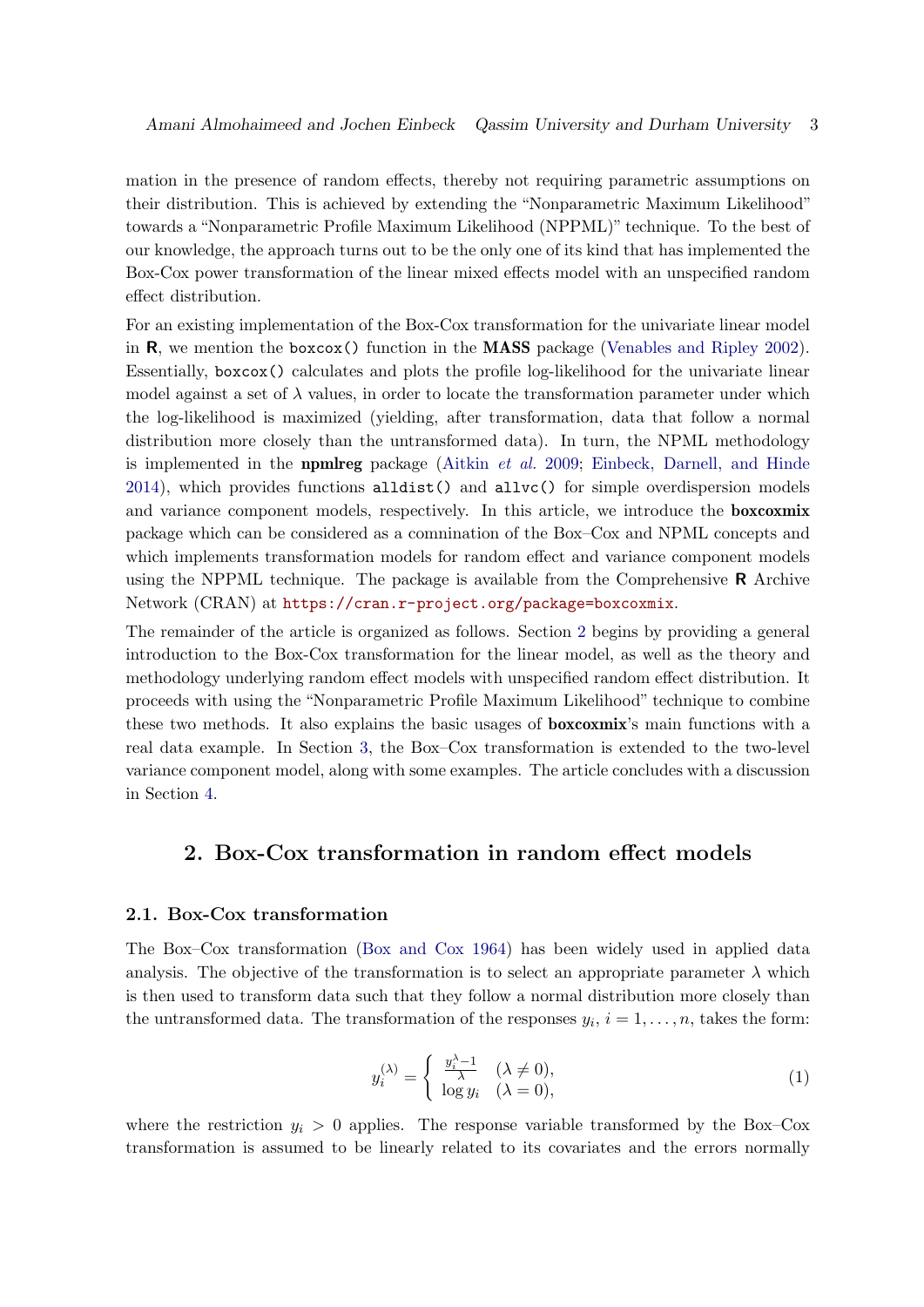distributed with constant variance.

## 2.2. Random effects

In the linear model, it is assumed that a set of explanatory variables  $x_i$ ,  $i = 1, \ldots, n$ , and a response variable  $y_i$  are linearly related such that  $y_i = x_i^T \beta + \epsilon_i$  where  $\epsilon_i$  is an error term which is usually assumed to be Gaussian and homescedastic. If the population from which the data are sampled consists of heterogeneous, unknown subpopulations, then the linear model described above will not fit well. In such cases, the presence of further unknown variability can be accommodated by adding a random effect  $z_i$  with density  $g(z)$  to the linear predictor,

$$
y_i = x_i^T \beta + z_i + \epsilon_i. \tag{2}
$$

The responses  $y_i$  are independently distributed with mean function  $E(y_i|z_i) = x_i^T \beta + z_i$ , conditionally on the random effect  $z_i$ . Let  $\phi(y; \cdot, \cdot)$  denote the univariate Gaussian probability density function, with mean and variance specified in the remaining two function arguments. The conditional probability density function of  $y_i$  given  $z_i$  is given by

$$
f(y_i|z_i) = \phi(y_i; x_i^T \beta + z_i, \sigma^2) = \frac{1}{\sqrt{2\pi\sigma^2}} \exp\left[-\frac{1}{2\sigma^2}(y_i - x_i^T \beta - z_i)^2\right].
$$
 (3)

Note that under the presence of a random effect, the parametric intercept term can be omitted from  $x_i^T \beta$ . Under the NPML estimation approach, the distribution of the random effect will be approximated by a discrete distribution at mass points  $z_1, \ldots, z_K$ , which can be considered as intercepts for the different unknown subgroups. This will be explained in detail in the following subsection, under inclusion of the Box–Cox transformation.

#### 2.3. Extending the Box-Cox transformation to random effect models

In this section, the Box-Cox transformation is extended to the random effects model. In this case, it is assumed that there is a value of  $\lambda$  for which

$$
y_i^{(\lambda)}|z_i \sim N(x_i^T \beta + z_i, \sigma^2), \tag{4}
$$

where  $z_i$  is a random effect with an unspecified density  $g(z_i)$ . Taking account of the Jacobian of the transformation from y to  $y^{(\lambda)}$ , the conditional probability density function of  $y_i$  given  $z_i$  is

<span id="page-3-0"></span>
$$
f(y_i|z_i) = \frac{y_i^{\lambda - 1}}{\sqrt{2\pi\sigma^2}} \exp\left[-\frac{1}{2\sigma^2}(y_i^{(\lambda)} - x_i^T \beta - z_i)^2\right],\tag{5}
$$

hence, the likelihood in relation to the original observations is

<span id="page-3-1"></span>
$$
L(\lambda, \beta, \sigma^2, g) = \prod_{i=1}^n \int f(y_i|z_i)g(z_i)dz_i.
$$
 (6)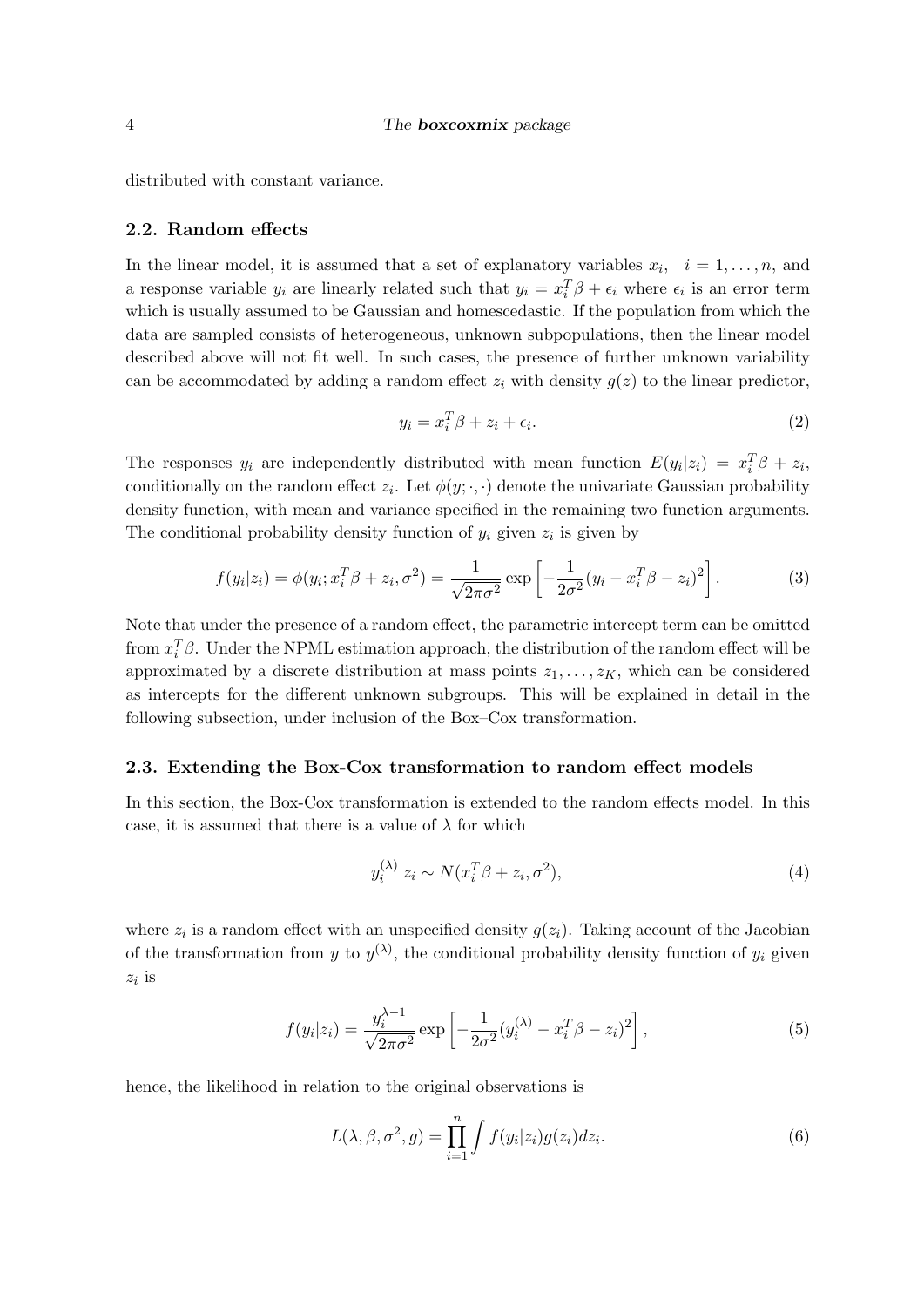Under the non-parametric maximum likelihood (NPML) approach, the integral over the (unspecified) mixing distribution  $g(z)$  is approximated by a discrete distribution on a finite number K of mass-points  $z_k$ , with masses  $\pi_k$  [\(Aitkin](#page-17-5) *et al.* [2009\)](#page-17-5). The approximated likelihood is then

<span id="page-4-3"></span>
$$
L(\lambda, \beta, \sigma^2, z_1, \dots, z_k, \pi_1, \dots, \pi_k) = \prod_{i=1}^n \sum_{k=1}^K \pi_k f_{ik}
$$
 (7)

where  $f_{ik} = f(y_i|z_k)$ . Defining indicators

$$
G_{ik} = \begin{cases} 1 & \text{if observation } y_i \text{ comes from cluster } k, \\ 0 & \text{otherwise,} \end{cases}
$$
 (8)

the complete likelihood would be

$$
L^* = \prod_{i=1}^n \prod_{k=1}^K (\pi_k f_{ik})^{G_{ik}},
$$
\n(9)

so that the complete log-likelihood takes the shape

<span id="page-4-0"></span>
$$
\ell^* = \log L^* = \sum_{i=1}^n \sum_{k=1}^K \left[ G_{ik} \log \pi_k + G_{ik} \log f_{ik} \right]. \tag{10}
$$

If  $K = 1$ , the log-likelihood would be the usual log-likelihood of the Box–Cox model without random effects.

We now apply the expectation-maximization (EM) approach to find the maximum likelihood estimate (MLE) of the model parameters. Given some starting values  $\beta^0, \sigma^0, z_k^0$ , and  $\pi_k^0$ (discussed in a separate subsection below), set  $\hat{\beta} = \beta^0$ ,  $\hat{\sigma} = \sigma^0$ ,  $\hat{z}_k = z_k^0$ ,  $\hat{\pi}_k = \pi_k^0$ ,  $k =$  $1, 2, \ldots, K$ , and iterate between

E-step: Estimate  $G_{ik}$  by its expectation

<span id="page-4-2"></span>
$$
w_{ik} = \frac{\hat{\pi}_k f_{ik}}{\sum_{\ell} \hat{\pi}_{\ell} f_{i\ell}} \tag{11}
$$

which is the posterior probability that observation  $y_i$  comes from cluster k. Note that  $f_{ik}$ depends via equation [\(5\)](#page-3-0) implicitly on the current values of  $\hat{z}_k$ ,  $\hat{\beta}$  and  $\hat{\sigma}^2$ .

**M-step:** The estimators  $\hat{\beta}, \hat{\sigma}^2, \hat{z}_k$  and  $\hat{\pi}_k$  can be obtained using the current  $w_{ik}$ , via the following four equations which were obtained through manual derivation of the NPML estimators for fixed  $K$ :

<span id="page-4-1"></span>
$$
\hat{\beta} = \left(\sum_{i=1}^{n} x_i x_i^T\right)^{-1} \sum_{i=1}^{n} x_i \left(y_i^{(\lambda)} - \sum_{k=1}^{K} w_{ik} \hat{z}_k\right), \tag{12}
$$

$$
\hat{\sigma}^2 = \sum_{i=1}^n \sum_{k=1}^K \frac{w_{ik}(y_i^{(\lambda)} - x^T \hat{\beta} - \hat{z}_k)^2}{n},
$$
\n(13)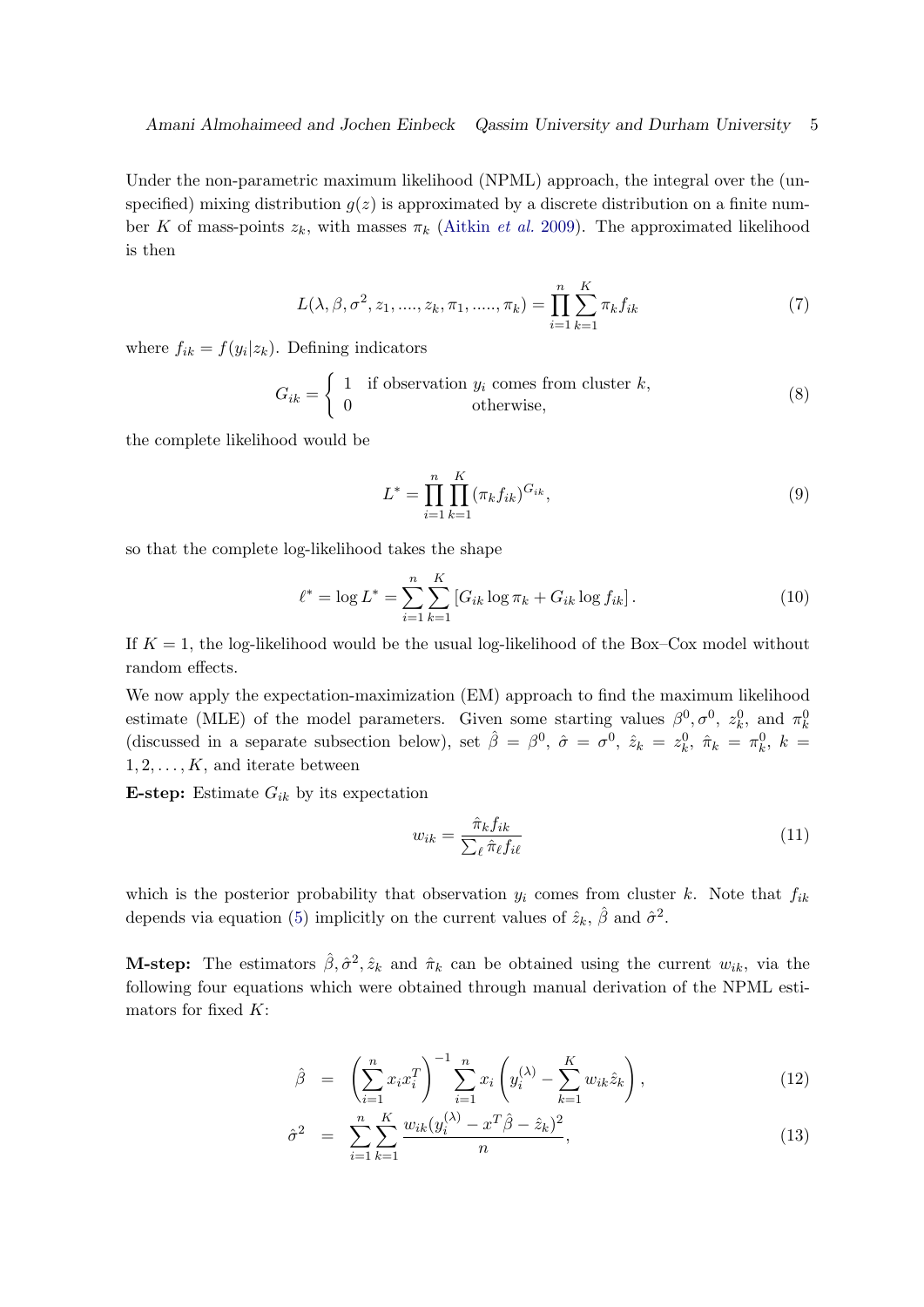$$
\hat{z}_k = \frac{\sum_{i=1}^n w_{ik} (y_i^{(\lambda)} - x_i^T \hat{\beta})}{\sum_{i=1}^n w_{ik}},
$$
\n(14)

$$
\hat{\pi}_k = \frac{\sum_{i=1}^n w_{ik}}{n}.\tag{15}
$$

We see from this that  $\hat{\pi}_k$  is the average posterior probability for component k.

Replacing the results into Equation [\(10\)](#page-4-0) we get the non-parametric profile log-likelihood function

<span id="page-5-0"></span>
$$
\ell_P(\lambda) = \sum_{i=1}^n \sum_{k=1}^K \left[ G_{ik} \log \hat{\pi}_k + G_{ik} \log \hat{f}_{ik} \right]. \tag{16}
$$

The non-parametric profile maximum likelihood (NPPML) estimator is therefore given by

$$
\hat{\lambda} = \arg \max_{\lambda} \ell_P(\lambda). \tag{17}
$$

In practice, the EM–algorithm needs to be stopped after a certain number of iterations when it has reached its point of convergence. Polantiska [\(2003\)](#page-18-11) defined this convergence criterion as the absolute change in the successive log-likelihood function values being less than an arbitrary parameter such as  $\delta = 0.0001$ .

In package **boxcoxmix**, the main function for fitting random effect models with response transformations is  $optim.boxcox()$ , which performs a grid search of  $(16)$  over the parameter  $\lambda$  and then optimizes over this grid, in order to calculate the maximum likelihood estimator  $\lambda$ of the transformation. It produces a plot of the non-parametric profile likelihood function that summarises information concerning  $\lambda$ , including a vertical line indicating the best value of  $\lambda$ that maximizes the non–parametric profile log–likelihood. In order to fit models with fixed value of  $\lambda$ , one can use function np.boxcoxmix(). When  $\lambda =1$  (no transformation), the results of the proposed approach will be very similar to that of the **npmlreg** function  $alldist()$ . However, the function  $np.$ boxcoxmix() is not a copy or extension of the alldist() function; the implementation is based on directly computing [\(12\)](#page-4-1)-[\(15\)](#page-4-1) rather than relying on the output of the glm() function.

Beside the parameter estimates, the function produces the standard errors of the estimates and the log–likelihood value. Further, the Akaike Information Criterion (AIC) is calculated to find the best fitting line for the data, using the expression

<span id="page-5-1"></span>
$$
AIC = -2\log L + 2 \times (p + 2K) \tag{18}
$$

where p is the number of parameters in  $\beta$  and K is the number of mixture classes.

To support diagnostics and model checking, a plot of the disparity with the iteration number on the x-axis and the mass points on the y-axis, as well as normal Q-Q plots to determine how well a set of values follow a normal distribution, can be obtained. Furthermore, control charts of the residuals of the data before and after applying the transformation can be produced to detect special causes of variation. There are many possible causes of an out–of–control point, including non-normal data and the number of classes, K.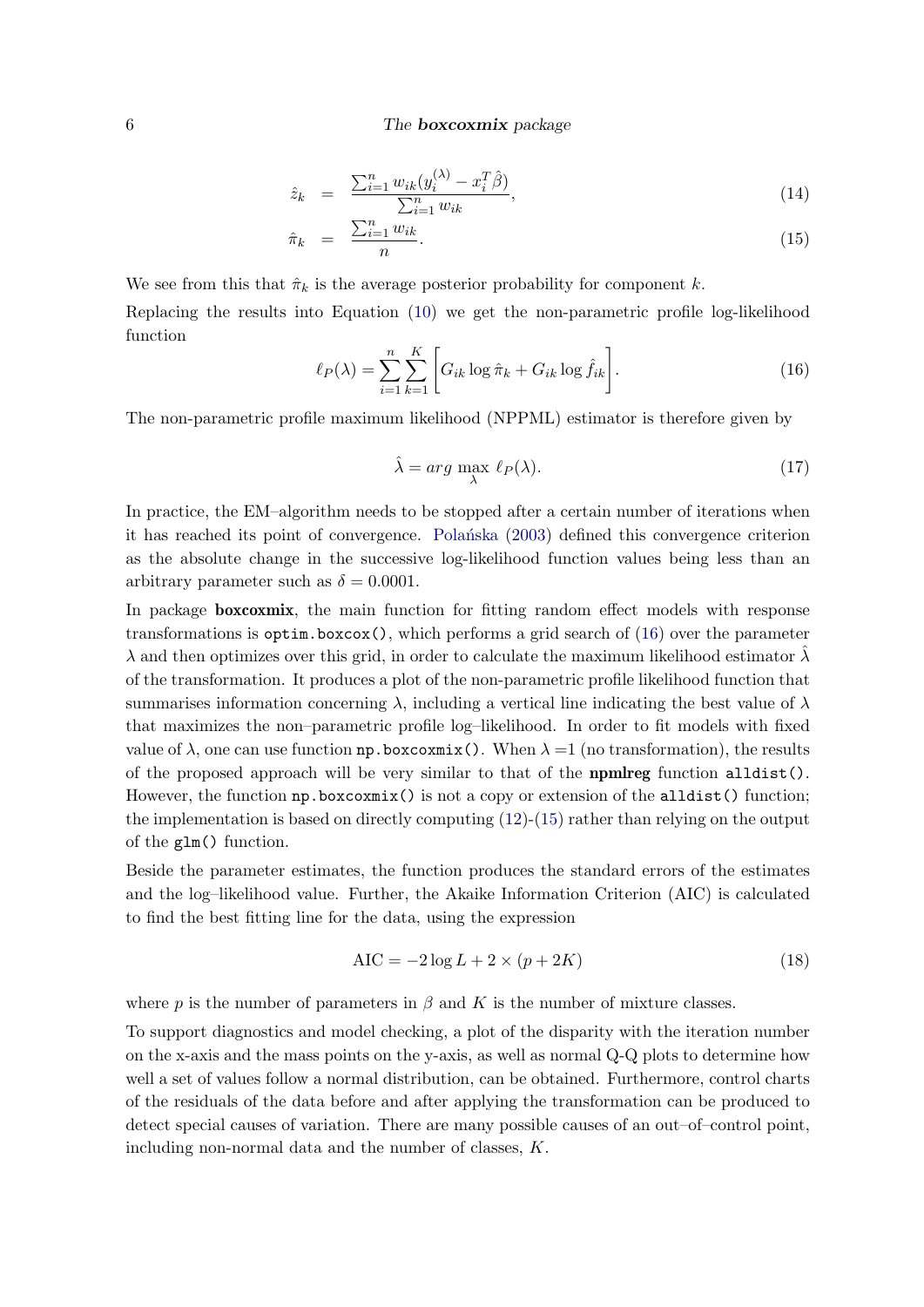#### 2.4. Starting point selection and the first cycle

In the first cycle of the algorithm, the model is fitted initially without random effect, given some starting values  $\beta^0$  and  $\sigma^0$ . It remains to choose the starting mass points  $z_k^0$  and corresponding masses  $\pi_k^0$ , for which the implementation of **boxcoxmix** provides two different methods as outlined below:

• Gauss-Hermite quadrature points [\(Einbeck and Hinde](#page-17-9) [2006\)](#page-17-9):

$$
z_k^0 = \beta_0 + tol \times s \times g_k \tag{19}
$$

where  $\beta_0$  is the intercept of the fitted model, tol is a scaling parameter restricted to the choice  $0 \leq tol \leq 2$ ,  $q_k$  are Gauss-Hermite quadrature points, and s is the standard deviation of residuals defined as,

$$
s = \sqrt{\frac{1}{n-p} \sum_{i=1}^{n} \hat{\varepsilon}_i^2}
$$
 (20)

where  $n - p$  is the degrees of freedom for  $\hat{\varepsilon}_i$ , n is the sample size, p represents the number of parameters used to fit the model  $y_i^{(\lambda)} = x_{i}^T \beta + \varepsilon_i$  and  $\hat{\varepsilon}_i$  is the difference between the observed data of the dependent variable  $y_i^{(\lambda)}$  $\hat{y}_i^{(\lambda)}$  and the fitted values  $\hat{y}_i^{(\lambda)}$  (i.e.  $\hat{\varepsilon}_i = y_i^{(\lambda)} - \hat{y}_i^{(\lambda)}$ .

• Quantile-based version

$$
z_k^0 = \bar{y}^{(\lambda)} + tol \times q_k^{(\lambda)} \tag{21}
$$

where  $\bar{y}^{(\lambda)}$  is the mean of the responses  $y_i^{(\lambda)}$  $i^{(\lambda)}$  and  $q_k^{(\lambda)} = \frac{k}{K} - \frac{1}{2R}$  $\frac{1}{2K}$  are quantiles of the empirical distribution of  $y_i^{(\lambda)} - \bar{y}^{(\lambda)}$ .

(For either case, boxcoxmix provides the function tolfind.boxcox() to identify optimal values of tol.)

From this one obtains the extended linear predictor for the k-th component  $E(y_i^{(\lambda)})$  $|z_k^{(\lambda)}|z_k^0\rangle =$  $x_i^T \beta + z_k^0$ . Using formula [\(11\)](#page-4-2) with current parameter estimates, one gets an "initial Estep" and in the subsequent M-step one obtains the parameter estimates by solving the score equations. From the resulting estimates of this cycle, one gets an updated value of the weights, and so on.

## 2.5. Generic functions

boxcoxmix supports generic functions such as summary(), print() and plot(). Specifically, plot() can be applied on the output of np.boxcoxmix(), optim.boxcox() and tolfind.boxcox(). The plots to be printed depend on the choice of the argument plot.opt,

• 1, the disparities with the iteration number against the mass points;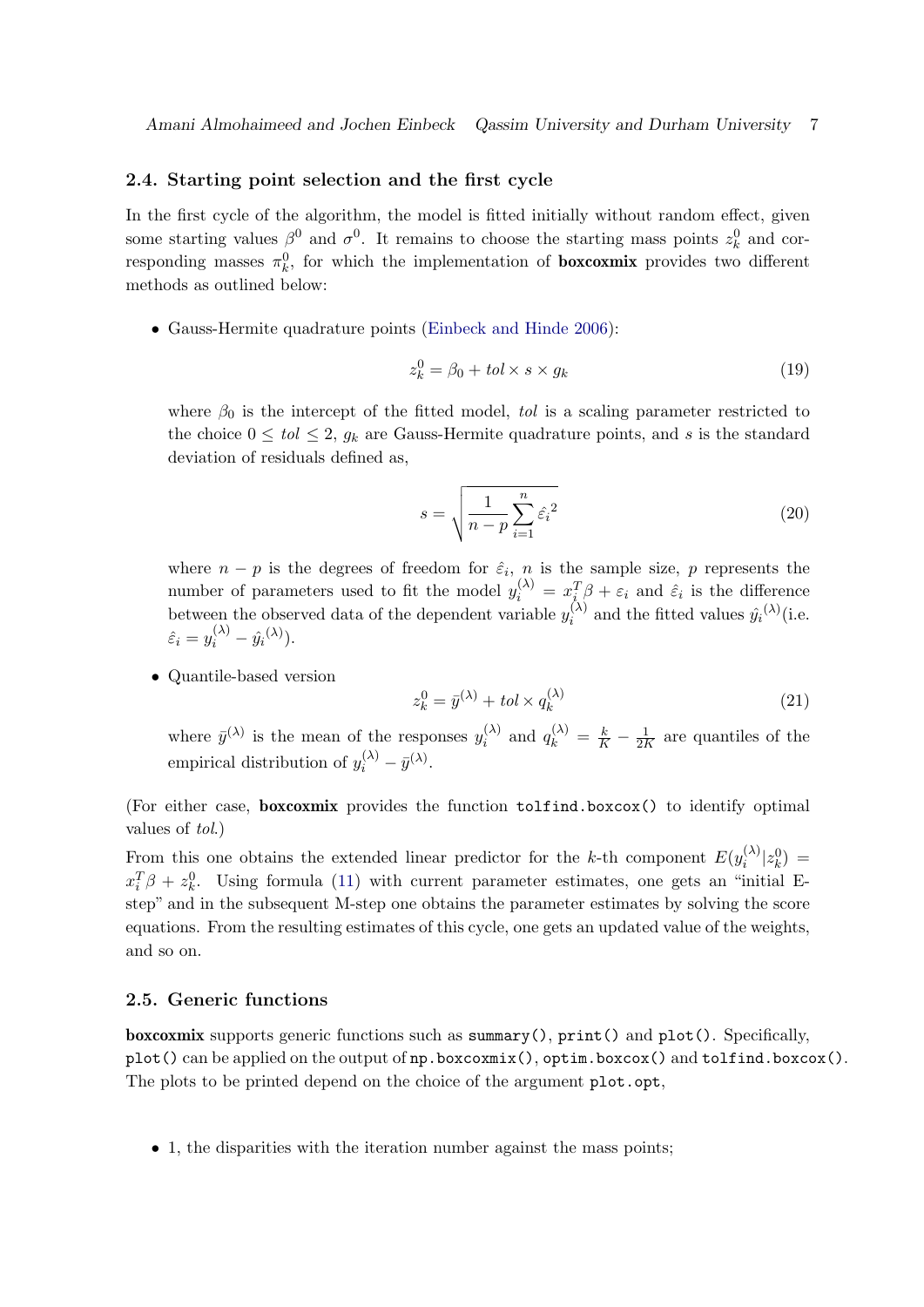- 2, the fitted values against the response of the untransformed and the transformed data;
- 3, probability plot of residuals of the untransformed against the transformed data;
- 4, individual posterior probabilities;
- 5, control charts of residuals of the untransformed against the transformed data;
- 6, the histograms of residuals of the untransformed against the transformed data;
- 7, plots the specified range of tol against the disparities (works only for the tolfind.boxcox() function);
- 8, gives the profile likelihood function that summarises information concerning  $\lambda$  (works only for the optim.boxcox() function).

#### 2.6. Application to the strength data

In this section we analyze the **strength** data from the  $\bf{R}$  library **mdscore** (da Silva-Júnior, [da Silva, and Ferrari](#page-17-10) [2014\)](#page-17-10) which is a subsample of the 5 x 2 factorial experiment given by [Ostle and Malone](#page-18-12) [\(1954\)](#page-18-12). The objective here is to investigate the effects of the covariates lot and cut on the impact strength, where lot denotes the lot of the material (I, II, III, IV, V) and cut denotes the type of specimen cut (Lengthwise, Crosswise). The model presented is a two-way lot  $\times$  cut interaction model. For the *i*-th cut and *j*-th lot, we have

<span id="page-7-0"></span>
$$
y_{ij} = \gamma_i + \beta_j + \delta_{ij} + z, \qquad i = 1, 2, \quad j = 1, 2, ..., 5,
$$
 (22)

where  $\gamma_1 = 0$ ,  $\beta_1 = 0$ ,  $\delta_{1,1} = \delta_{1,2} = \cdots = \delta_{1,5} = \delta_{2,1} = 0$ , and z is the random effect with an unspecified mixing distribution.

[Shuster and Miura](#page-18-13) [\(1972\)](#page-18-13) considered the Inverse Gaussian distribution as an adequate distribution in modelling strength data. We therefore suggest to fit a number of models including the Inverse Gaussian model and compare the results below.

For a fixed value of  $\lambda$ , we fit the model with settings  $\lambda = -1$ , tol = 1.8 and K = 3 (the latter two choices to be justified below), so the response will be transformed as

$$
y^{(\lambda)} = (y^{-1} - 1) / - 1 = -y^{-1} + 1.
$$

Using np.boxcoxmix(),

```
> library(boxcoxmix)
> data(strength, package="mdscore")
> test.inv <- np.boxcoxmix(y \tilde{ } cut *lot, data = strength, K = 3,
+ tol = 1.8, start = "gq", lambda = -1, verbose=FALSE)
> test.inv
```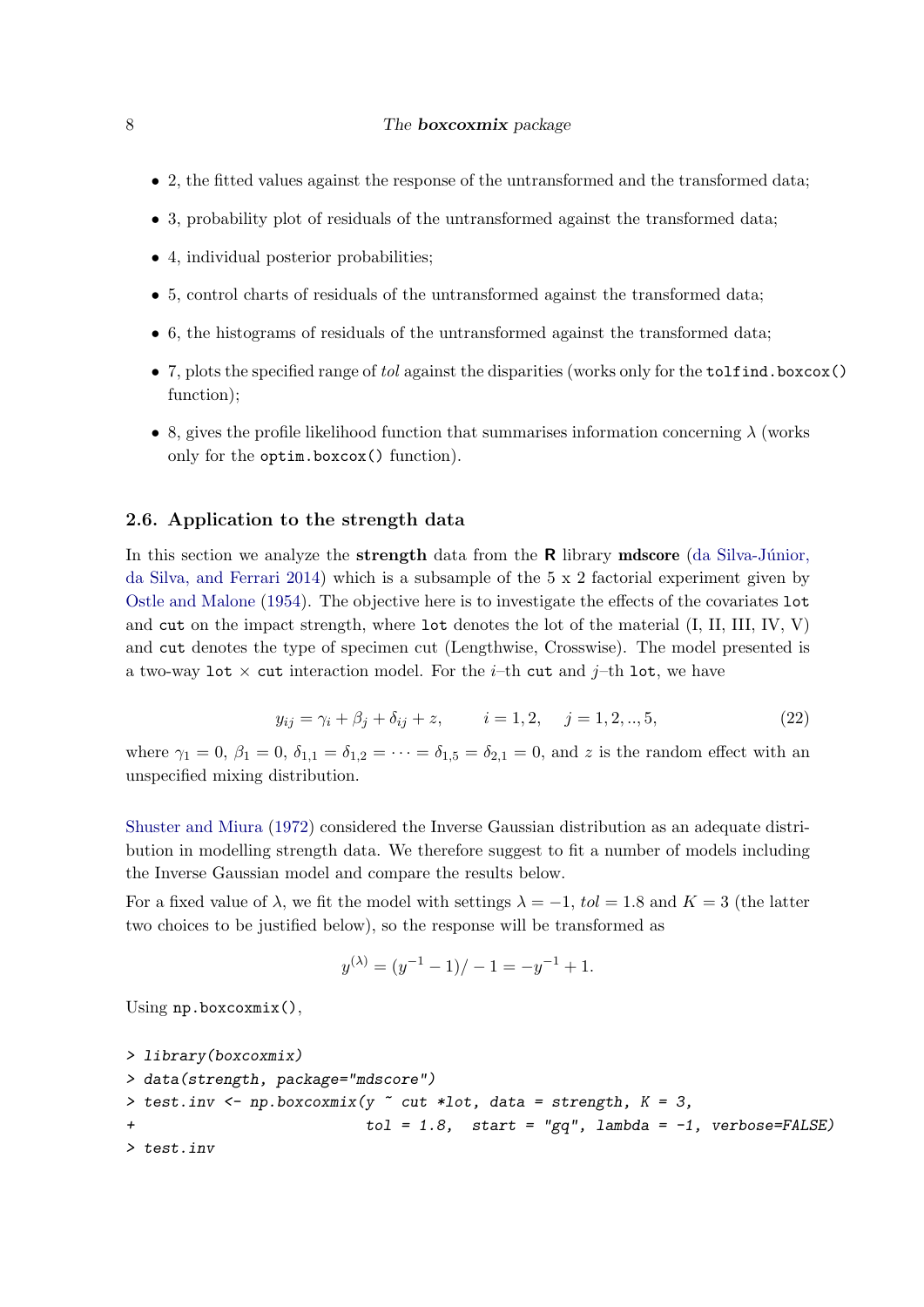Amani Almohaimeed and Jochen Einbeck Qassim University and Durham University 9

Call: np.boxcoxmix(formula = y  $\tilde{ }$  cut \* lot, data = strength, K = 3, tol = 1.8, lambd

```
Coefficients:
     cut Crosswise lot II lot III
        -0.41743 -0.13097 -0.45223lot IV lot V cut Crosswise:lot II
        -0.03384 -0.81609 0.49649
cut Crosswise:lot III cut Crosswise:lot IV cut Crosswise:lot V
        0.18130 0.34043 0.25951
MLE of sigma: 0.06169
Mixture proportions:
```
MASS1 MASS2 MASS3 0.2309757 0.3024323 0.4665921  $-2 \text{ log L}:$   $-73.7 \text{ and AIC} = -43.7085$ 

For comparison, we also fit the same model without transformation, using function  $np$  boxcoxmix() with setting  $\lambda = 1$ ,  $tol = 1.8$  and  $K = 3$ :

```
> test.gauss <- np.boxcoxmix(y \tilde{ } cut *lot, data = strength, K = 3,
                            tol = 1.8, start = "gq", lambda = 1, verbose=FALSE)
> test.gauss
```
Call: np.boxcoxmix(formula = y  $\tilde{ }$  cut \* lot, data = strength, K = 3, tol = 1.8, lambd

Coefficients:

| cut Crosswise        | lot II                                       | lot III              |
|----------------------|----------------------------------------------|----------------------|
| $-0.2555$            | $-0.0801$                                    | $-0.2722$            |
| lot IV               | lot V                                        | cut Crosswise:lot II |
| $-0.2203$            | $-0.5401$                                    | 0.3322               |
|                      | cut Crosswise:lot III - cut Crosswise:lot IV | cut Crosswise:lot V  |
| 0.1554               | 0.4070                                       | 0.3535               |
|                      |                                              |                      |
| MLE of sigma:        | 0.02059                                      |                      |
| Mixture proportions: |                                              |                      |
| MASS1<br>MASS2       | MASS3                                        |                      |
|                      |                                              |                      |

0.3666667 0.4665295 0.1668039  $-2 \text{ log L}:$   $-86.6 \text{ and AIC} = -56.6193$ 

Using now our grid search method optim.boxcox() that calculates and plots the profile log-likelihood values for the fitted model [\(22\)](#page-7-0) against a set of  $\lambda$  values, and locates the MLE  $\lambda$ (see Fig. [1\)](#page-9-0):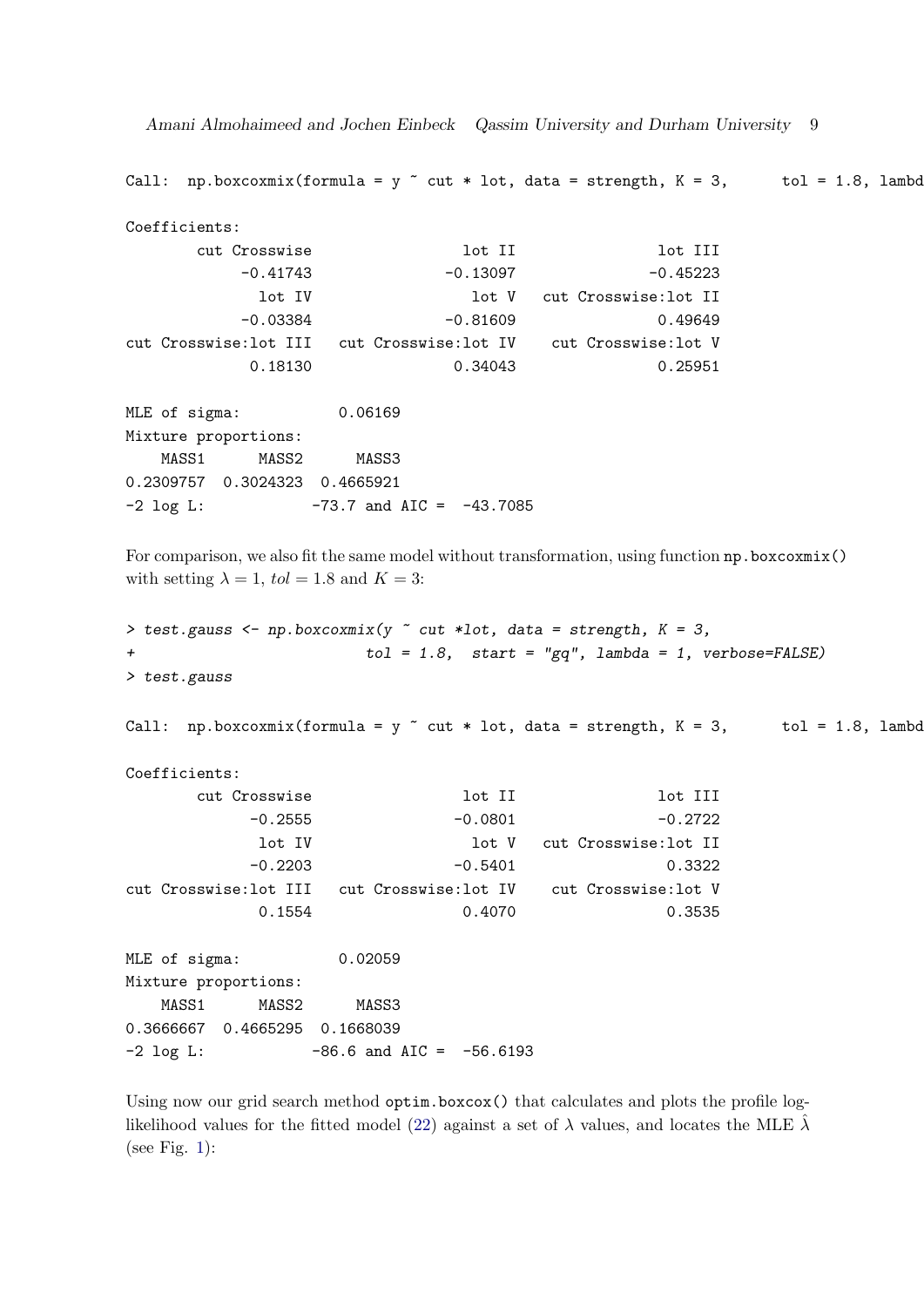

#### Maximum profile Log-likelihood: 48.947 at lambda= 0.1

<span id="page-9-0"></span>Figure 1: A grid search over  $\lambda$ , using  $K = 3$  and  $tol = 1.8$ 

```
> test.optim <- optim.boxcox(y \tilde{c} cut*lot, data = strength, K = 3,
+ tol = 1.8, start = "gq", find.in.range = c(-3, 3),
                         s = 60> plot(test.optim, 8)
```
Figure [1](#page-9-0) shows that the best value of  $\lambda$  that maximizes the profile log-likelihood is 0.1 which is close to zero, suggesting that some transformation need to be carried out to make the data distribution appear more normal.

We also fit the model shown in [\(22\)](#page-7-0) with an Inverse Gaussian distribution using the **npmlreg** function alldist(), using  $tol = 0.45$  and  $K = 3$ .

```
> library(npmlreg)
> inv.gauss \le alldist(y \sim cut*lot, data = strength, k = 3, tol = 0.45, verbose=FALSE)
> inv.gauss
Call: alldist(formula = y \tilde{ } cut * lot, data = strength, k = 3, tol = 0.45, verbose =
Coefficients:
      cut Crosswise lot II lot III
         -0.25278 -0.08048 -0.26945
           lot IV 10t V cut Crosswise: lot II
         -0.22103 -0.54089 0.32945
cut Crosswise:lot III cut Crosswise:lot IV cut Crosswise:lot V
          0.15274 0.26950 0.21604
            MASS1 MASS2 MASS3
```
0.89515 1.04660 1.15971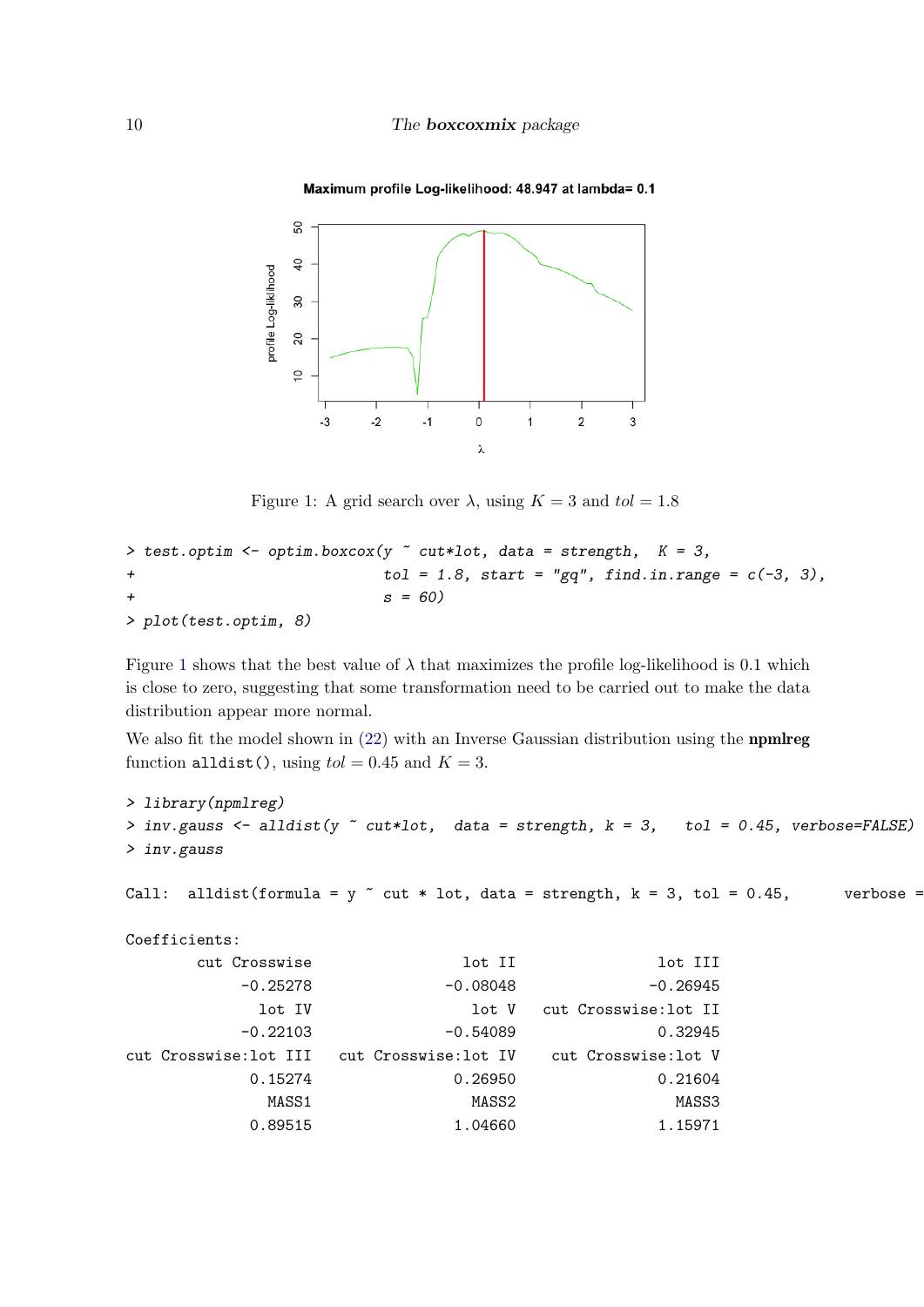

<span id="page-10-0"></span>Figure 2: For the strength data, a grid search over tol, using  $K = 3$  and  $\lambda = 1$ 

```
Component distribution - MLE of sigma: 0.02126
Random effect distribution - standard deviation: 0.09087279
```
Mixture proportions: MASS1 MASS2 MASS3 0.2333333 0.5333105 0.2333562  $-2 \text{ log L}: 50.1$ 

For the starting point selection, the optimal value of tol can be selected prior to this analysis using a grid search over tol using **boxcoxmix** function  $\text{to1find}$ .boxcox() (see Fig. [2\)](#page-10-0).

```
> tol.find <- tolfind.boxcox(y \tilde{C} cut*lot, data = strength, K = 3,
      start = "gq", lambda = 1, find.in.range = c(0, 2), s = 20)
```
Similarly, the value  $tol = 0.45$  used by alldist() has been selected as the optimal value of tol using the **npmlreg** function tolfind().

The Akaike Information Criteria (AIC) defined in [\(18\)](#page-5-1), is used as a criterion for choosing amongst the models. The model with the lowest AIC value is considered as the best model. Table [1](#page-11-1) displays summary statistics for the Inverse Gaussian distribution model (Inv.Gauss), transformed models using  $\lambda = -1$  and  $\hat{\lambda} = 0.1$ , and the untransformed model ( $\lambda = 1$ ).

The Inverse Gaussian model gives the worst AIC. Better AIC values are given by the transformed model using  $\lambda = -1$ , the Gaussian  $(\lambda = 1)$  and  $\hat{\lambda}$ . The lowest AIC found was for the transformed model using  $\hat{\lambda}$  with -68.0224. The parameter estimates of the untransformed and the Box–Cox–transformed model using  $\hat{\lambda}$  are broadly in agreement but the latter has better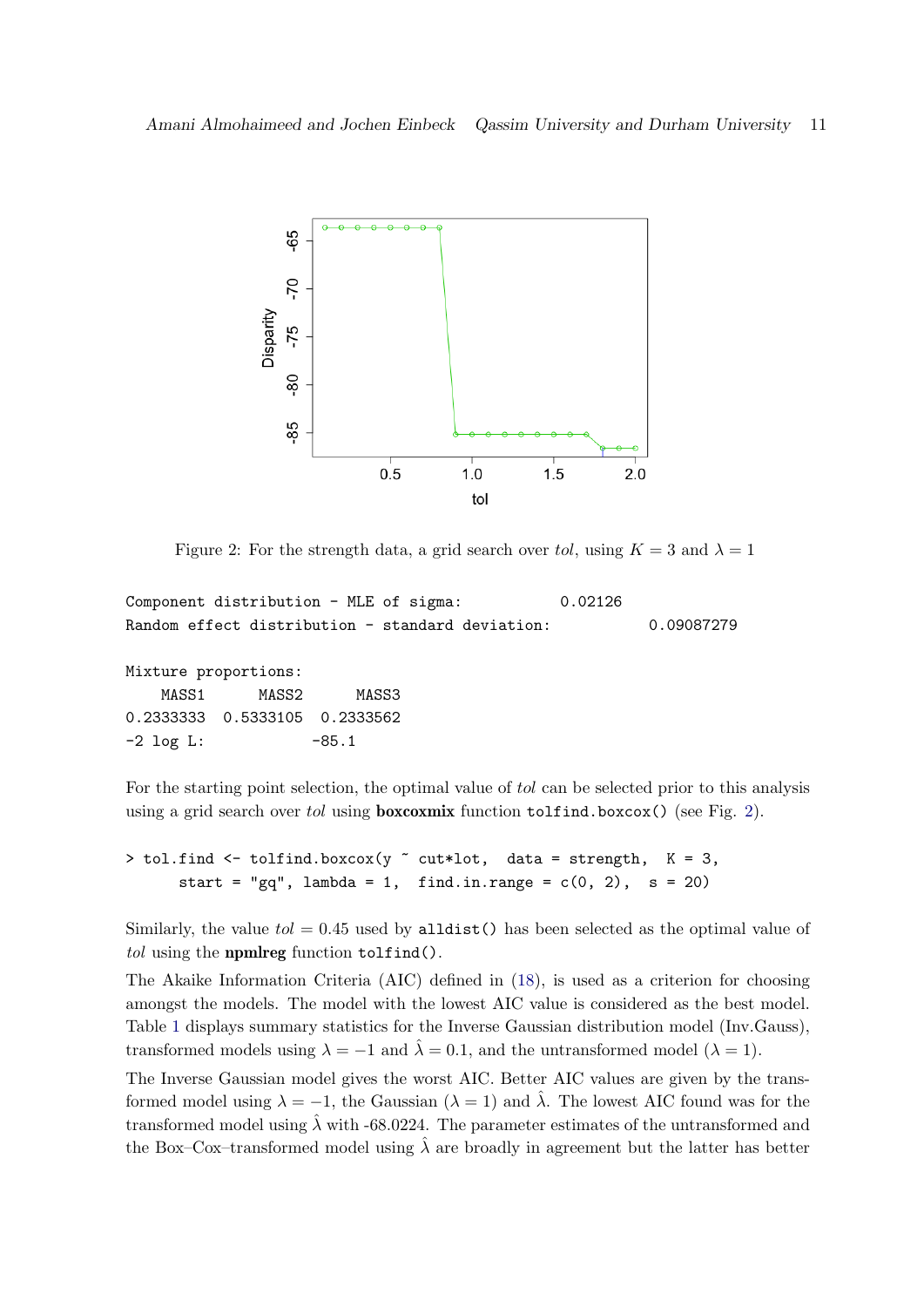|                | Inv. Gauss | $\lambda = -1$ | $\lambda = 0.1$ | $\lambda = 1$ |
|----------------|------------|----------------|-----------------|---------------|
| $\gamma_2$     | 0.3611     | $-0.4174$      | $-0.2943$       | $-0.2555$     |
| $\beta_2$      | $-0.3280$  | $-0.1310$      | $-0.0887$       | $-0.0801$     |
| $\beta_3$      | 0.4435     | $-0.4522$      | $-0.3175$       | $-0.2722$     |
| $\beta_4$      | 0.0857     | $-0.0338$      | $-0.2383$       | $-0.2203$     |
| $\beta_5$      | 2.2516     | $-0.8161$      | $-0.6845$       | $-0.5401$     |
| $\delta_{2,2}$ | $-0.5111$  | 0.4965         | 0.3715          | 0.3323        |
| $\delta_{2,3}$ | 0.5146     | 0.1813         | 0.1141          | 0.1554        |
| $\delta_{2,4}$ | $-0.1999$  | 0.3404         | 0.4604          | 0.4070        |
| $\delta_{2,5}$ | $-0.1923$  | 0.2595         | 0.3378          | 0.3536        |
| $\sigma$       | 0.3966     | 0.06169        | 0.0207          | 0.0206        |
| $-2\log L$     | -68        | $-73.7$        | -98             | $-86.6$       |
| AIC            | $-38$      | $-43.7085$     | $-68.0224$      | $-56.6193$    |

<span id="page-11-1"></span>Table 1: Comparison of results from original & transformed data, using  $K = 3$ .

| K              | $\lambda = -1$ | $\lambda = 0.1$ | $\lambda = 1$ |
|----------------|----------------|-----------------|---------------|
| 1              | $-28.0144$     | $-31.5791$      | $-27.4505$    |
| $\overline{2}$ | $-48.1073$     | $-54.7102$      | $-42.6445$    |
| 3              | $-43.7085$     | $-68.0224$      | $-56.6193$    |
| 4              | $-48.4297$     | $-57.4002$      | $-50.4271$    |
| 5              | $-55.4437$     | $-58.1701$      | $-47.1773$    |
| 6              | $-62.5389$     | $-49.4002$      | $-42.4272$    |
| 7              | $-47.4436$     | $-50.1702$      | $-52.3925$    |

<span id="page-11-2"></span>Table 2: Comparison of AIC values

disparity and AIC values. However, the results from the other models are quite different and the worst disparity was found for the Inverse Gaussian model. Among the four models, the one with  $\lambda = 0.1$  provides the best fit of the data, which does not necessarily support the model choice taken in [Shuster and Miura](#page-18-13) [\(1972\)](#page-18-13).

The appropriate number of classes  $K$  could be obtained by comparing the AIC from fitting several mixture models with different numbers of classes  $K$ , as illustrated in Table [2.](#page-11-2)

## <span id="page-11-0"></span>3. Box-Cox transformation in variance component models

#### 3.1. Variance component model

We now consider the two-level variance component model. An unobserved random effect  $z_i$ with upper-level indexed by  $i = 1 \ldots, r$ , and lower-level indexed by  $j = 1, \ldots, n_i$ ,  $\sum n_i = n$ is added to the linear predictor  $x_{ij}^T \beta$ . The responses  $y_{ij}$  are independently distributed with conditional mean function

$$
E(y_{ij}|z_i) = x_{ij}^T \beta + z_i \tag{1}
$$

where the distribution of the  $z_i$  is again unspecified. The conditional probability density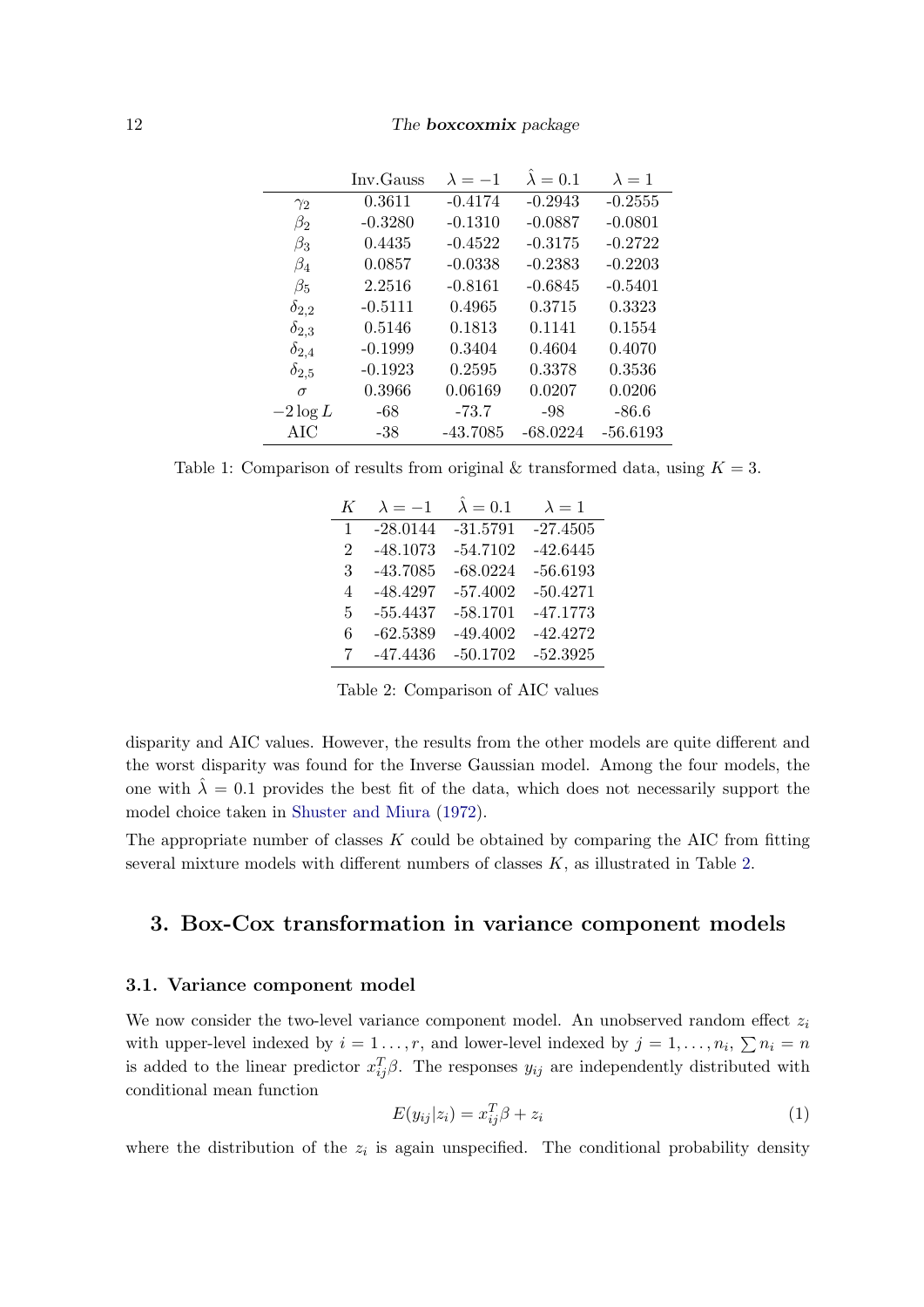function of  $y_{ij}$  given  $z_i$  is given by

$$
f(y_{ij}|z_i) = \phi(y_{ij}; x_{ij}^T \beta + z_i, \sigma^2) = \frac{1}{\sqrt{2\pi\sigma^2}} \exp\left[-\frac{1}{2\sigma^2}(y_{ij} - x_{ij}^T \beta - z_i)^2\right].
$$
 (2)

## 3.2. Extending the Box-Cox Transformation to variance component models

For the two-level variance component model with responses  $y_{ij}$ , the Box-Cox transformation [\(Box and Cox](#page-17-0) [1964\)](#page-17-0) can be written as

$$
y_{ij}^{(\lambda)} = \begin{cases} \frac{y_{ij}^{\lambda} - 1}{\lambda} & \lambda \neq 0, \\ \log y_{ij} & \lambda = 0 \end{cases}
$$
 (3)

for  $y_{ij} > 0$ ,  $i = 1, ..., r$ ,  $j = 1, ..., n_i$ , and  $\sum n_i = n$ . It is assumed that there is a value of  $\lambda$ for which

$$
y_{ij}^{(\lambda)}|z_i \sim N(x_{ij}^T \beta + z_i, \sigma^2)
$$
\n<sup>(4)</sup>

where  $z_i$  is a random effect with an unspecified mixing distribution  $g(z_i)$ . The likelihood can now be approximated as [\(Aitkin](#page-17-5) et al. [2009\)](#page-17-5)

$$
L(\lambda, \beta, \sigma^2, g) = \prod_{i=1}^r \int \left[ \prod_{j=1}^{n_i} f(y_{ij}|z_i) \right] g(z_i) dz_i \approx \prod_{i=1}^r \sum_{k=1}^K \pi_k m_{ik}, \tag{5}
$$

where  $m_{ik} = \prod_{j=1}^{n_i} f(y_{ij} | z_k)$ . The complete log-likelihood is thus

<span id="page-12-0"></span>
$$
\ell^* = \log L^* = \sum_{i=1}^r \sum_{k=1}^K [G_{ik} \log \pi_k + G_{ik} \log m_{ik}] \tag{6}
$$

where  $L^* = \prod_{i=1}^r \prod_{k=1}^K (\pi_k m_{ik})^{G_{ik}}$ .

We apply the expectation-maximization (EM) approach similar as before, with the following adjustments:

**E-step:** This is identical to [\(11\)](#page-4-2), but with  $f_{ik}$  replaced by  $m_{ik}$ . **M-step:** Using the current  $w_{ik}$ , the four estimators are now:

$$
\hat{\beta} = \left( \sum_{i=1}^{r} \sum_{j=1}^{n_i} x_{ij} x_{ij}^T \right)^{-1} \sum_{i=1}^{r} \sum_{j=1}^{n_i} x_{ij} \left( y_{ij}^{(\lambda)} - \sum_{k=1}^{K} w_{ik} \hat{z}_k \right),
$$
  
\n
$$
\hat{\sigma}^2 = \frac{\sum_{i=1}^{r} \sum_{k=1}^{K} w_{ik} \left[ \sum_{j=1}^{n_i} (y_{ij}^{(\lambda)} - x_{ij}^T \hat{\beta} - \hat{z}_k)^2 \right]}{\sum_{i=1}^{r} n_i},
$$
  
\n
$$
\hat{z}_k = \frac{\sum_{i=1}^{r} w_{ik} \left[ \sum_{j=1}^{n_i} (y_{ij}^{(\lambda)} - x_{ij}^T \hat{\beta}) \right]}{\sum_{i=1}^{r} n_i w_{ik}},
$$
  
\n
$$
\hat{\pi}_k = \frac{\sum_{i=1}^{r} w_{ik}}{r},
$$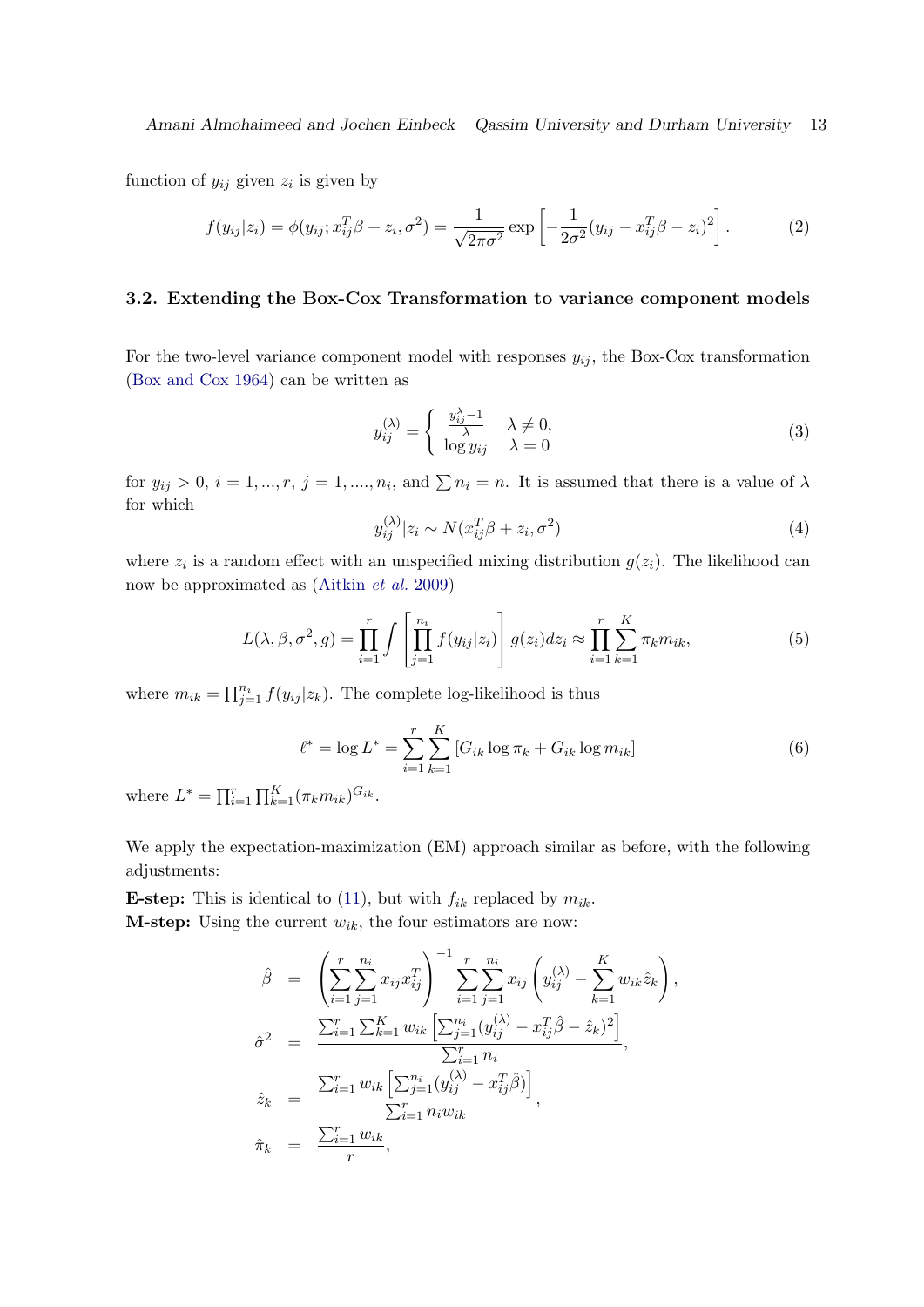where  $\hat{\pi}_k$  is the average posterior probability for component k. Substituting the results into Equation [\(6\)](#page-12-0) we get the non-parametric profile log-likelihood function

$$
\ell_P(\lambda) = \sum_{i=1}^r \sum_{k=1}^K \left[ G_{ik} \log \hat{\pi}_k + G_{ik} \log \hat{m}_{ik} \right]. \tag{7}
$$

The non–parametric profile maximum likelihood (NPPML) estimator is therefore given by

$$
\hat{\lambda} = \arg \max_{\lambda} \ell_P(\lambda). \tag{8}
$$

For fixed  $\lambda$ , such variance component models under response transformations are again estimated using the function  $np.boxcoxmix()$ . When  $\lambda =1$  (no transformation), the results of the proposed approach will be similar to that of the **npmlreg** function  $\text{allvc}()$ .

### 3.3. Application to the heights of boys in Oxford data

In order to demonstrate how the optim.boxcox() function may be used effectively, we consider a data set giving the heights of boys in Oxford. The data set is part of the R package nlme [\(Pinheiro, Bates, DebRoy, Sarkar, and R Core Team](#page-18-14) [2016\)](#page-18-14) and consists of measurements of age and height for 26 boys, yielding a total of 234 observations. The response variable height is defined as the height of the boy in (cm), associated with the covariate age that is the standardized age (dimensionless). The results were obtained by fitting the variance component model

$$
E(y_{ij}|z_i) = \text{age}_j + z_i \tag{9}
$$

where  $z_i$  is boy–specific random effect and  $\text{age}_j$  is the j-th standardized age measurement,  $j = 1, \ldots, 9$ , which is equal for all boys for fixed j. A model with  $K = 6$  mass points without response transformation can be fitted using the np.boxcoxmix() function setting  $\lambda = 1$ ,

```
> data(Oxboys, package="nlme")
> Oxboys$boy <- g1(26, 9)> Oxboys$boy
```
[1] 1 1 1 1 1 1 1 1 1 2 2 2 2 2 2 2 2 2 3 3 3 3 3 [24] 3 3 3 3 4 4 4 4 4 4 4 4 4 5 5 5 5 5 5 5 5 5 6 [47] 6 6 6 6 6 6 6 6 7 7 7 7 7 7 7 7 7 8 8 8 8 8 8 [70] 8 8 8 9 9 9 9 9 9 9 9 9 10 10 10 10 10 10 10 10 10 11 11 [93] 11 11 11 11 11 11 11 12 12 12 12 12 12 12 12 12 13 13 13 13 13 13 13 [116] 13 13 14 14 14 14 14 14 14 14 14 15 15 15 15 15 15 15 15 15 16 16 16 [139] 16 16 16 16 16 16 17 17 17 17 17 17 17 17 17 18 18 18 18 18 18 18 18 [162] 18 19 19 19 19 19 19 19 19 19 20 20 20 20 20 20 20 20 20 21 21 21 21 [185] 21 21 21 21 21 22 22 22 22 22 22 22 22 22 23 23 23 23 23 23 23 23 23 [208] 24 24 24 24 24 24 24 24 24 25 25 25 25 25 25 25 25 25 26 26 26 26 26 [231] 26 26 26 26 26 Levels: 1 2 3 4 5 6 7 8 9 10 11 12 13 14 15 16 17 18 19 20 21 22 ... 26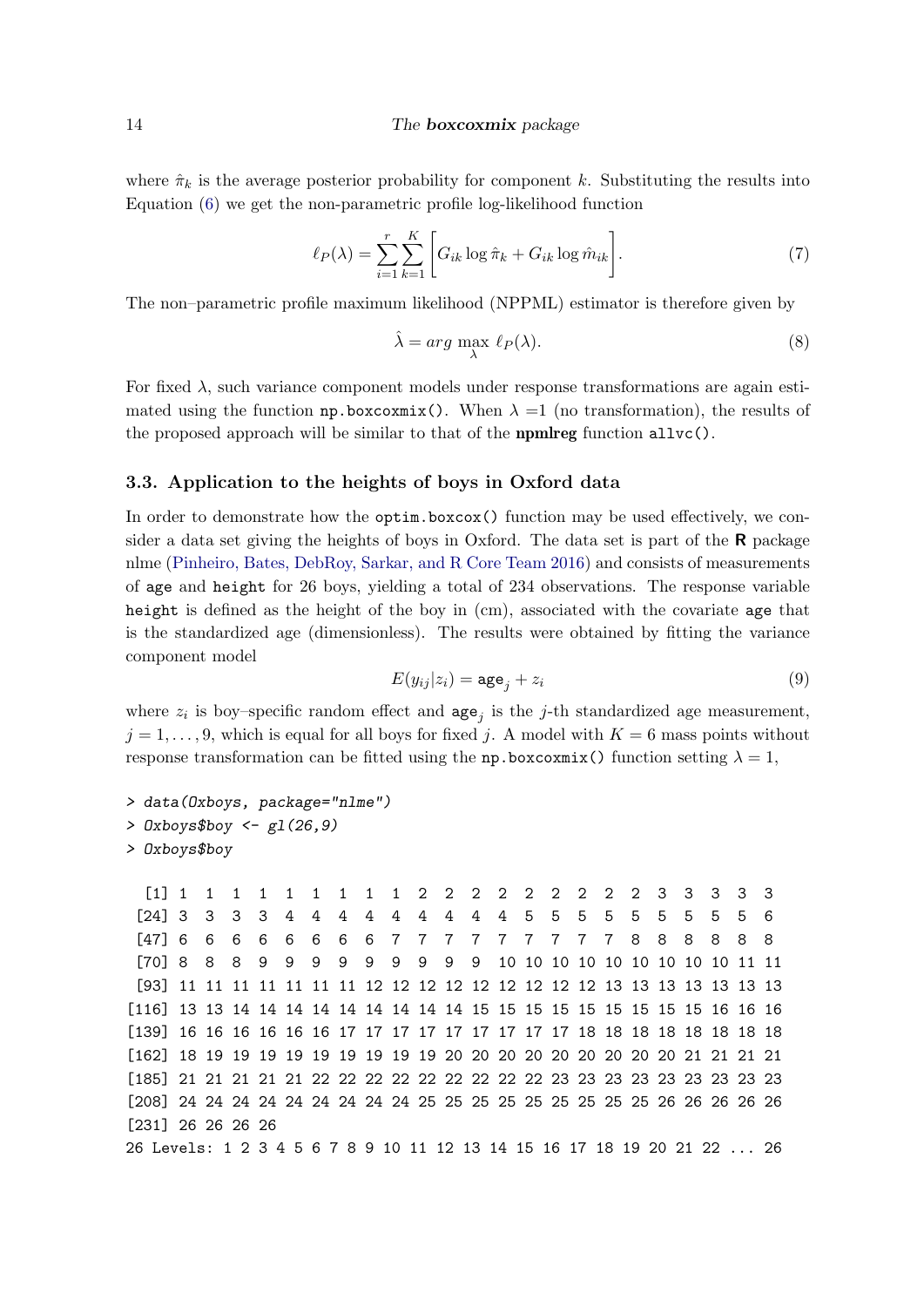## > plot(testox, 1)



<span id="page-14-0"></span>Figure 3: For the Oxboys data, estimated mass points versus EM iterations.

> testox <- np.boxcoxmix(height  $\tilde{ }$  age, groups = 0xboys\$boy, data = 0xboys,  $+$  K = 6, tol = 1, start = "gq", lambda=1, verbose=FALSE)

The manual specification of  $0x$ boys\$boy <- gl(26,9) is necessary since the second argument of np.boxcoxmix requires a vector of group labels in order to work correctly.

The function optim.boxcox() can again be used to perform a grid search over  $\lambda$  to obtain the optimum:

> testo <- optim.boxcox(height ~ age, groups = Oxboys\$boy, data = Oxboys, +  $K = 6$ , tol =1, start = "gq", find.in.range=c(-1.2, 0.1), s=15) > plot(testo, 8)

From Figure [4,](#page-15-0) it can be seen that the best estimate of  $\lambda$  that maximizes the non-parametric profile log-likelihood is −0.25, suggesting that some transformation need to be carried out to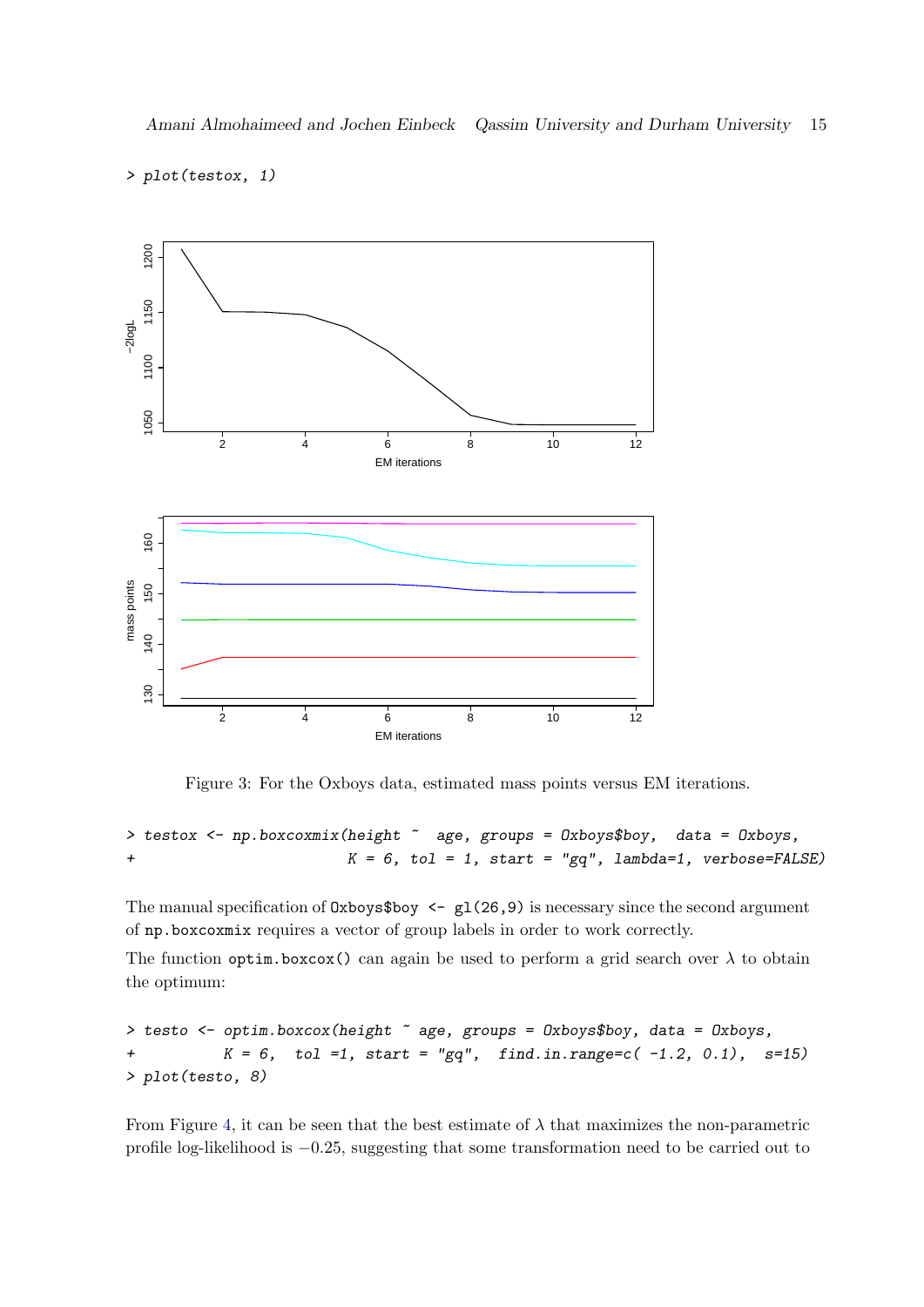

#### Maximum profile Log-likelihood: -513.28 at lambda= -0

<span id="page-15-0"></span>Figure 4: For the Oxboys data, a grid search over  $\lambda$ , with  $K = 6$  and  $tol = 1$ .

|                   | $K=4$               |               | $K=5$                   |          | $K=6$                                 |               | $K=7$                   |               |
|-------------------|---------------------|---------------|-------------------------|----------|---------------------------------------|---------------|-------------------------|---------------|
|                   | $\hat{\lambda}=0.1$ | $\lambda = 1$ | $\hat{\lambda} = -0.51$ |          | $\lambda = 1$ $\hat{\lambda} = -0.25$ | $\lambda = 1$ | $\hat{\lambda} = -0.25$ | $\lambda = 1$ |
| <b>NPPML</b>      | $-605.9$            | $-606.4$      | $-559.7$                | $-566.5$ | $-513.3$                              | -Inf          | $-512.4$                | $-566.5$      |
| $\ddot{\beta}$    | 0.0716              | 6.5264        | 0.0034                  | 6.5218   | 0.0126                                | 6.5245        | 0.0126                  | 6.5218        |
| $SE(\hat{\beta})$ | 0.0031              | 0.2841        | 0.0001                  | 0.2367   | 0.0004                                | 0.1918        | 0.0004                  | 0.2367        |
| $\hat{\sigma}$    | 0.0310              | 2.806         | 0.0012                  | 2.341    | 0.0035                                | 1.903         | 0.0035                  | 2.341         |
| $-2 \log L$       | 1211.8              | 1212.7        | 1119.3                  | 1132.8   | 1026.2                                | 1048.3        | 1024.2                  | 1132.8        |
| AIC               | 1229.8              | 1230.7        | 1141.3                  | 1154.9   | 1052.2                                | 1074.3        | 1054.2                  | 1162.9        |

<span id="page-15-1"></span>Table 3: Comparison of results from original & transformed data, using  $K = 4, 5, 6$  and 7

make the data distribution more normal. The results before and after applying the response transformation shown in Table [3](#page-15-1) prove that the decision of transforming the response is reasonable.

As can be seen from Table [3,](#page-15-1) comparing the Akaike Information Criterion (AIC) values of the untransformed model fit  $(\lambda = 1)$  and our method using  $K = 4, 5, 6$  and 7, respectively, showed a slightly better performance of the NPPML approach. In other words, using the response data after applying the response transformation leads to a better fitting model than the original data. This gives further support to the decision of using the transformation.

Concerning the choice of  $K$ , it is transparent from Table [3](#page-15-1) that there is no gain in going from  $K = 6$  to  $K = 7$  as the AIC values in fact increase when doing so. There is a consistent improvement, however, when increasing the number of mass points from  $K = 4$  over  $K = 5$ to  $K = 6$ , and it is also clear from Figure [3](#page-14-0) that the six estimated mass points are distinct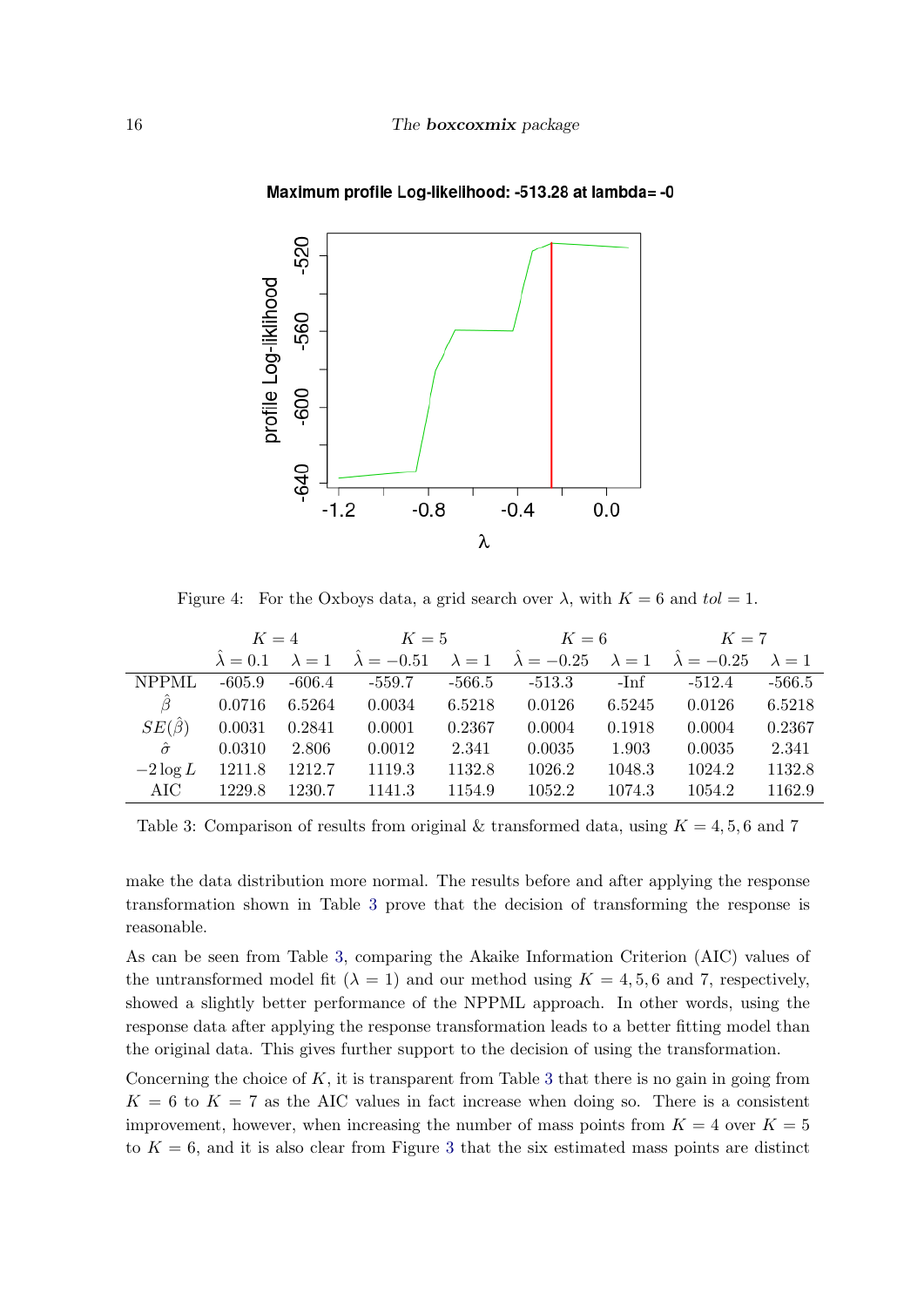and identifiable. For the untransformed model, [Aitkin](#page-17-5) et al. [\(2009\)](#page-17-5) recommend the use of  $K = 8$  mass points.

## 4. Discussion

<span id="page-16-0"></span>We have introduced a new  $\bf{R}$  package, **boxcoxmix**, that identifies the appropriate power transformation for achieving normality of the response distribution in random effect models. To the best of our knowledge, there is no other widely available statistical package that has implemented the Box-Cox power transformation of the linear mixed effects model with an unspecified random effect distribution. boxcoxmix is able to fit random effect and variance component models, and estimates the transformation and regression parameters simultaneously through its main function optim.boxcox(). This function operates similarly to the existing R function boxcox(), by creating a profile likelihood and carrying out a grid search over the transformation parameter  $\lambda$ . It is noted that, just as in boxcox(), this procedure cannot make use of built–in  $\bf{R}$  optimization routines such as optim() or optimize() since the profile likelihood itself depends on estimated parameters, estimation of which involves a full EM algorithm.

In addition, **boxcoxmix** also can be used to fit models with fixed value of  $\lambda$  using function  $np.boxcoxmix()$ , and to perform a grid search over tol using the function  $tolfind.boxcox()$ to identify optimal starting values for the mass points. Our package provides some further diagnostic tools, such as a QQ–plot and a control chart of residuals, which help validating the need for transformation.

In this paper we have shown how **boxcoxmix** can successfully fit models through response transformation rather than adjustment of the response distribution. The examples have demonstrated that the **boxcoxmix** function optim.boxcox() works well in finding the model with maximum likelihood. All transformed models using  $\hat{\lambda}$  that were obtained by the optim.boxcox() function gave substantially better fits than the untransformed model, when considering the AIC criterion or the disparity  $(-2 \log L)$ . Also, in all considered scenarios, the estimated value of  $\lambda$  was quite far away from the value  $\lambda = 1$ . However, it should be added that it is not possible to report a simple likelihood–based standard error for  $\lambda$  as in **R** function boxcox(), the reason being that the likelihood in the considered model class is highly non–concave, as visible for instance from Fig. [1.](#page-9-0) Hence, when faced with the decision of whether or not needing to transform the response, not only the value of  $\hat{\lambda}$  but also relevant model selection criteria such as AIC should be taken into account. It is then essential that these are always based on likelihoods which are reported on the original response scale, as in models [\(6\)](#page-3-1) and [\(7\)](#page-4-3) — of course, this is the case for the values  $-2 \log L$  and AIC provided in our summary output. The experimental results verify the accuracy and the efficiency of the **box**coxmix package, which is available from the Comprehensive R Archive Network (CRAN) at <https://cran.r-project.org/package=boxcoxmix>.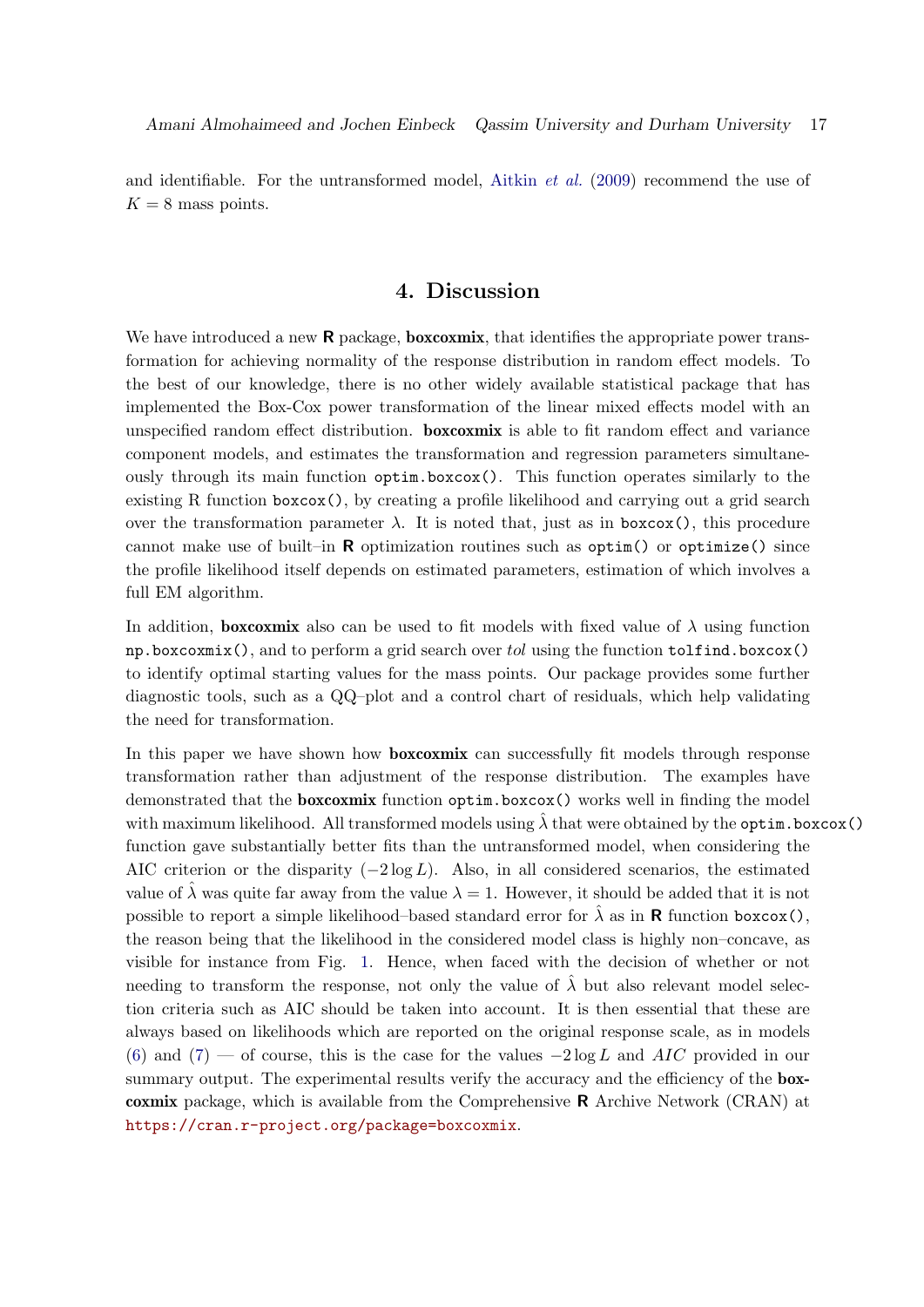# Acknowledgements

This R package has made use of R package statmod [\(Giner and Smyth](#page-17-11) [2016\)](#page-17-11) to obtain the function gqz.

# References

- <span id="page-17-2"></span>Aitkin M (1996). "A General Maximum Likelihood Analysis of Overdispersion in Generalized Linear Models." Statistics and Computing, 6(3), 251–262.
- <span id="page-17-4"></span>Aitkin M (1999). "A General Maximum Likelihood Analysis of Variance Components in Generalized Linear Models." Biometrics, 55(1), 117–128.
- <span id="page-17-5"></span>Aitkin MA, Francis B, Hinde J, Darnell R (2009). Statistical Modelling in R. Oxford University Press Oxford.
- <span id="page-17-1"></span>Bock RD, Aitkin M (1981). "Marginal Maximum Likelihood Estimation of Item Parameters: Application of an EM Algorithm." Psychometrika, 46(4), 443–459.
- <span id="page-17-0"></span>Box GE, Cox DR (1964). "An Analysis of Transformations." Journal of the Royal Statistical Society. Series B (Methodological), pp. 211–252.
- <span id="page-17-10"></span>da Silva-J´unior AHM, da Silva DN, Ferrari SLP (2014). "mdscore: An R Package to Compute Improved Score Tests in Generalized Linear Models." Journal of Statistical Software, 61(2), 1–16. URL <http://www.jstatsoft.org/v61/c02/>.
- <span id="page-17-3"></span>Davies R (1987). "Mass Point Methods for Dealing with Nuisance Parameters in Longitudinal Studies." Longitudinal Data Analysis, pp. 88–109.
- <span id="page-17-7"></span>Dempster AP, Laird NM, Rubin DB (1977). "Maximum Likelihood from Incomplete Data via the EM Algorithm." Journal of the Royal Statistical Society, Series B, pp. 1–38.
- <span id="page-17-8"></span>Einbeck J, Darnell R, Hinde J (2014). npmlreg: Nonparametric Maximum Likelihood Estimation for Random Effect Models. R package version 0.46-1, URL [https://CRAN.R-project.](https://CRAN.R-project.org/package=npmlreg) [org/package=npmlreg](https://CRAN.R-project.org/package=npmlreg).
- <span id="page-17-9"></span>Einbeck J, Hinde J (2006). "A Note on NPML Estimation for Exponential Family Regression Models with Unspecified Dispersion Parameter." Austrian Journal of Statistics., 35(2&3), 233–243.
- <span id="page-17-6"></span>Einbeck J, Hinde J, Darnell R (2007). "A New Package for Fitting Random Effect Models."  $R$  News.,  $7(1)$ , 26-30. URL <http://dro.dur.ac.uk/18462/>.
- <span id="page-17-11"></span>Giner G, Smyth GK (2016). "statmod: Probability Calculations for the Inverse Gaussian Distribution." arXiv preprint arXiv:1603.06687.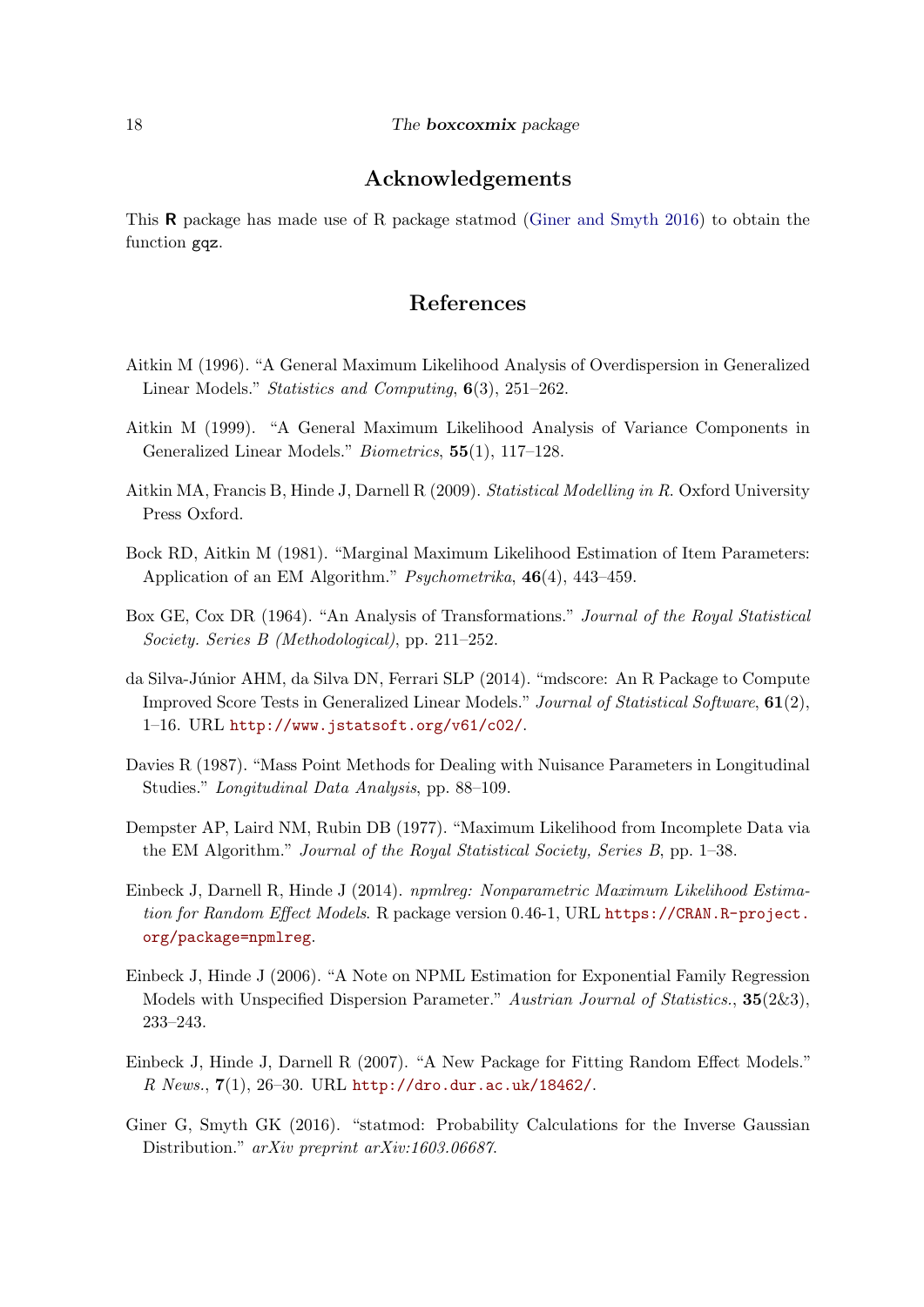- <span id="page-18-2"></span>Gurka MJ, Edwards LJ, Muller KE, Kupper LL (2006). "Extending the Box-Cox Transformation to the Linear Mixed Model." Journal of the Royal Statistical Society: Series A (Statistics in Society), 169(2), 273–288.
- <span id="page-18-3"></span>Heckman J, Singer B (1984). "A Method for Minimizing the Impact of Distributional Assumptions in Econometric Models for Duration Data." Econometrica: Journal of the Econometric Society, pp. 271–320.
- <span id="page-18-8"></span>Hou Q, Mahnken JD, Gajewski BJ, Dunton N (2011). "The Box-Cox Power Transformation on Nursing Sensitive Indicators: Does it Matter if Structural Effects are Omitted During the Estimation of the Transformation Parameter?" BMC Medical Research Methodology,  $11(1), 1.$
- <span id="page-18-7"></span>Karlis D, Xekalaki E (2003). "Choosing Initial Values for the EM Algorithm for Finite Mixtures." Computational Statistics & Data Analysis,  $41(3)$ , 577-590.
- <span id="page-18-4"></span>Laird N (1978). "Nonparametric Maximum Likelihood Estimation of a Mixing Distribution." Journal of the American Statistical Association, 73(364), 805–811.
- <span id="page-18-5"></span>Lindsay BG, et al. (1983). "The Geometry of Mixture Likelihoods: a General Theory." The Annals of Statistics,  $11(1)$ , 86–94.
- <span id="page-18-9"></span>Nawata K (1994). "Estimation of Sample Selection Bias Models by the Maximum Likelihood Estimator and Heckman's Two-Step Estimator." Economics Letters, 45(1), 33–40.
- <span id="page-18-10"></span>Nawata K, et al. (2013). "A new estimator of the Box-Cox Transformation Model Using Moment Conditions." Economics Bulletin, 33(3), 2287–2297.
- <span id="page-18-12"></span>Ostle B, Malone LC (1954). "Statistics in Research: Basic Concepts and Techniques for Research Workers." Technical report, JSTOR.
- <span id="page-18-14"></span>Pinheiro J, Bates D, DebRoy S, Sarkar D, R Core Team (2016). nlme: Linear and Nonlinear Mixed Effects Models. R package version 3.1-128, URL [http://CRAN.R-project.org/](http://CRAN.R-project.org/package=nlme) [package=nlme](http://CRAN.R-project.org/package=nlme).
- <span id="page-18-11"></span>Polantiska J (2003). "The EM Algorithm and its Implementation for the Estimation of Frequencies of SNP-Haplotypes." International Journal of Applied Mathematics and Computer Science, pp. 419–429.
- <span id="page-18-0"></span>Sakia R (1992). "The Box-Cox transformation technique: a review." The Statistician, pp. 169–178.
- <span id="page-18-13"></span>Shuster J, Miura C (1972). "Two-Way Analysis of Reciprocals." Biometrika, 59(2), 478–481.
- <span id="page-18-6"></span>Sofroniou N, Einbeck J, Hinde J (2006). "Analyzing Irish suicide rates with mixture models." National University of Ireland.
- <span id="page-18-1"></span>Solomon P (1985). "Transformations for Components of Variance and Covariance." Biometrika, 72(2), 233–239.